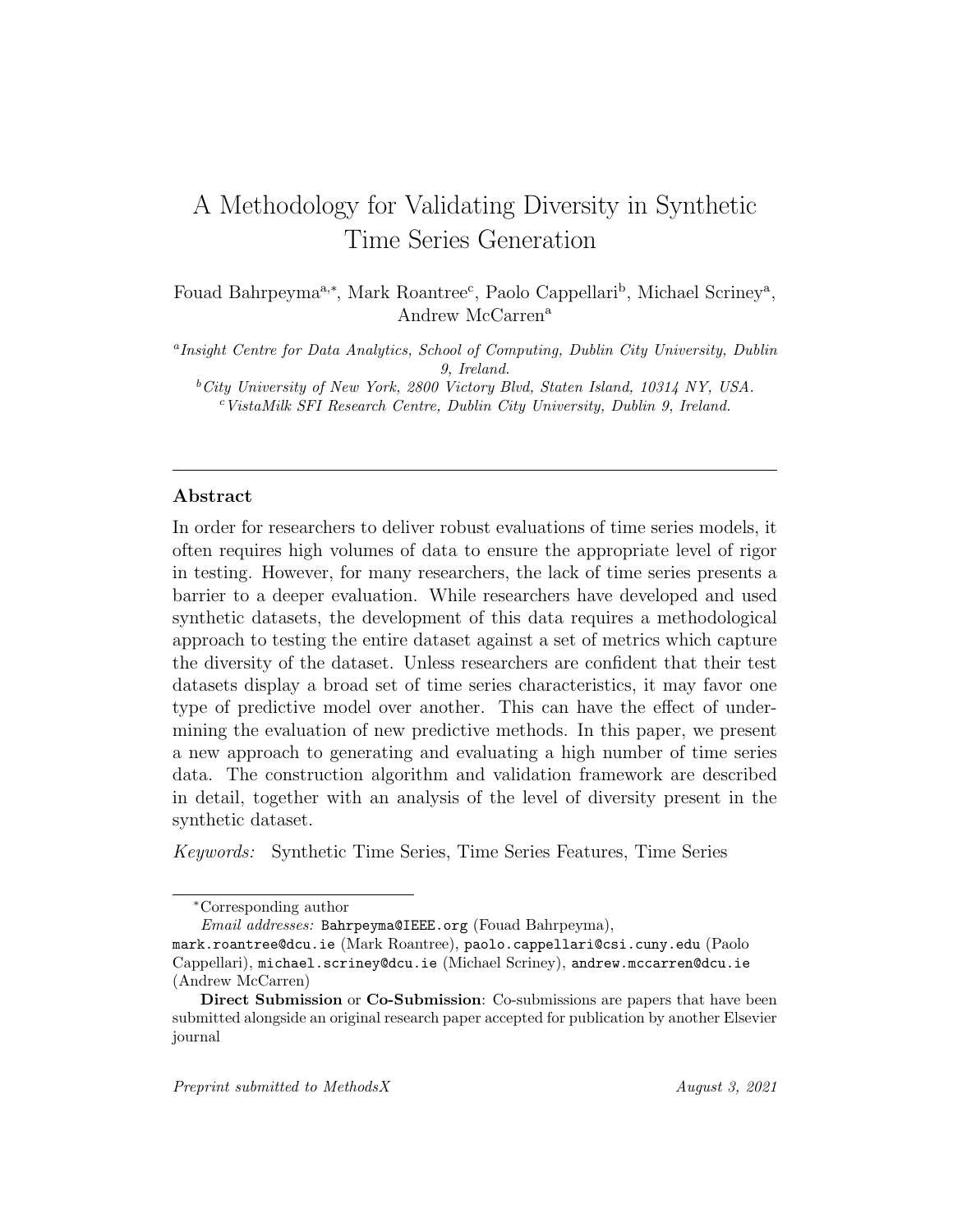| Subject Area:                               | Data Science                                                                   |
|---------------------------------------------|--------------------------------------------------------------------------------|
| More specific subject area:                 | Time Series                                                                    |
| Method name:                                | A Methodology for Validating Diversity in Synthetic<br>Time Series Generation. |
| Name and reference of orig-<br>inal method: | N.A                                                                            |
| Resource availability:                      | Method & Datasets available on Zenodo.                                         |

Table 1: Specification Table

# Introduction

Time series analysis has long been an interesting topic of research across multiple domains, as many systems require a sequential monitoring of their data streams at constant intervals. Daily prices, weekly stock indices, hourly temperature and monthly precipitation rates are examples of the domains where a sequential monitoring is incorporated. There are currently multiple challenges in time series analysis such has time series classification, time series clustering, feature learning and time series prediction. Time series classification is a process employed to label unseen time series into a set of preexisting classes of time series [1]. Time series classification has applications in various domains such as EEG signal analysis and fault detection [1]. Feature learning is the process of extracting and learning features from time series data in order to improve time series classification. Many studies have been conducted in feature learning such as [2] and [3] which generate discriminative time series features in an attempt to improve the performance of time series classification.

Our previous studies in time series prediction [4] suggest that evaluating new methods for time series predictions generally takes place using datasets that are specific to a researcher's area of interest. The acquisition of data involves harvesting from specific studies or bodies that have an interest in a particular research question. However, this can mean that solutions are not applicable to other domains. There are numerous competition and open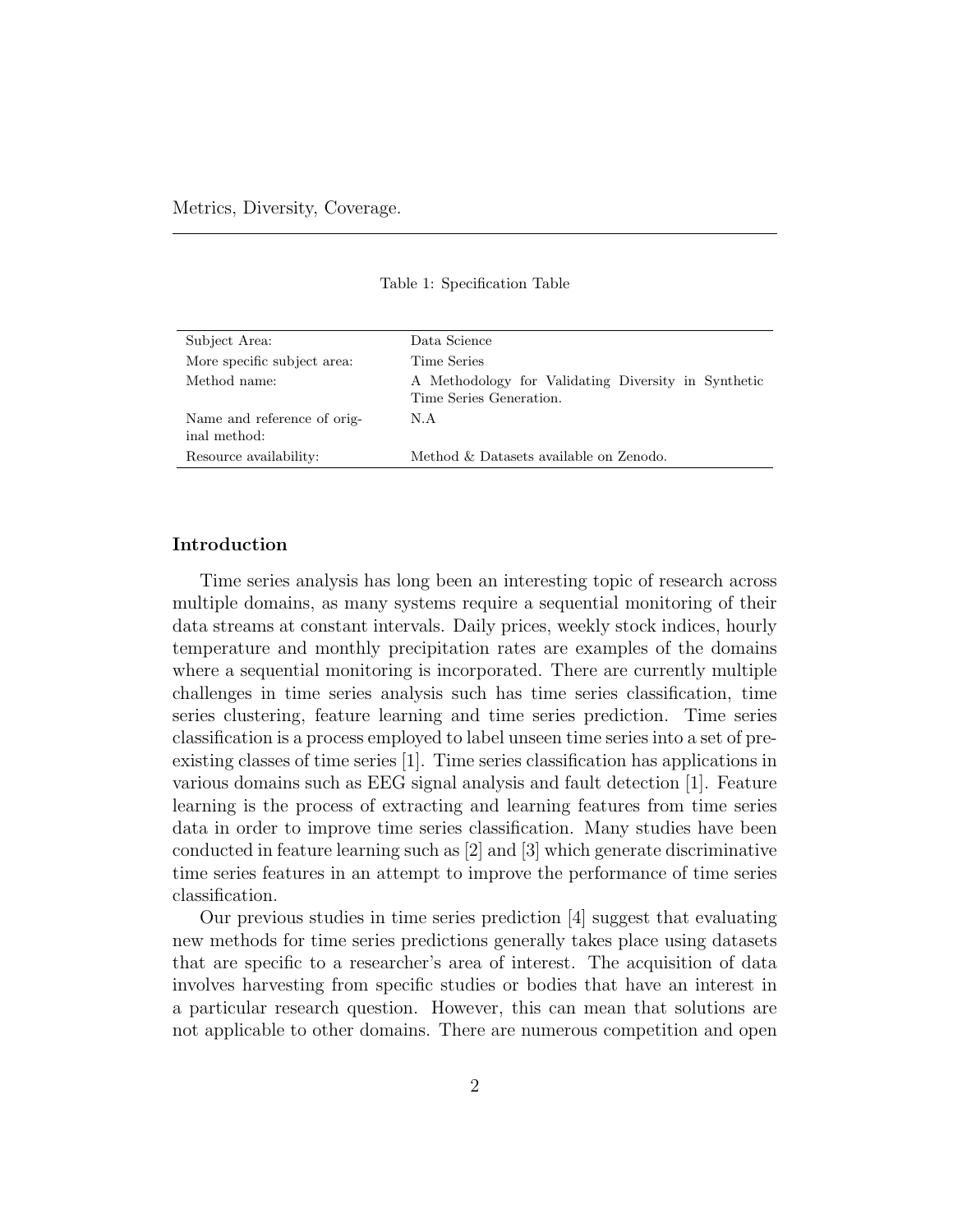source datasets repositories that have been made available to the research community, such as BCI [5] and Kaggle [6]. These datasets have allowed researchers to test their methods more extensively, but the datasets are not typically classified by time series evaluation metrics but by accuracy of the methods employed.

The primary issue for time series researchers is the lack of available data to ensure robust validation. Synthetic data has been mixed with real life data in an attempt to broaden the scope of existing methods but the range of time series characteristics is quite narrow and datasets can be relatively small. There are many examples of researchers generating synthetic time series, such as: synthetic data generation [7]; surrogate data analysis [8]; using heuristics to materialize datasets [9]; and simulated data [10]. Surrogate data analysis can be used to estimate the impact of the scale of a time series characteristic through the comparison of the given time series with surrogate series [8]. This can then be used to estimate the impact of non-linearity in a time series in comparison to a series generated from a linear models such as ARIMA [11] and thus, allows researchers to replicate statistical features such as auto-correlation.

Time series clustering is a type of analysis that identifies similar time series and places them into a set of distinct groups. Time series clustering has applications in domains such as community detection and social media analysis. Studies such as [12] present new features known as shapelets to improve time series clustering. Shapelets are useful as features for classification and clustering but as it is not a statistical time series feature, it cannot be measured quantitatively to demonstrate diversity and coverage. Other approaches included [7], where the authors used a Markov chain model to create synthetic time series and an approach synthetic data creation for specific types of time series such as critical transitions  $[13]$ . In  $[14]$ , a stochastic approach was presented to reproduce long range persistence of time series at multiple scales. An approach called Generative Adversarial Networks (GAN) [15] adopted machine learning algorithms to generate time series.

Problem Definition. Time series data generally exhibits a number of key characteristics (described later) and an important consideration when generating synthetic data is for these properties to occur with a fairly even level of distribution. We refer to this as diversity of the time series. Data generation for simulating changing environments was studied in [16] but no benchmark was developed for these simulations. In effect, they did not base their study on the fundamental structure of time series data and its rela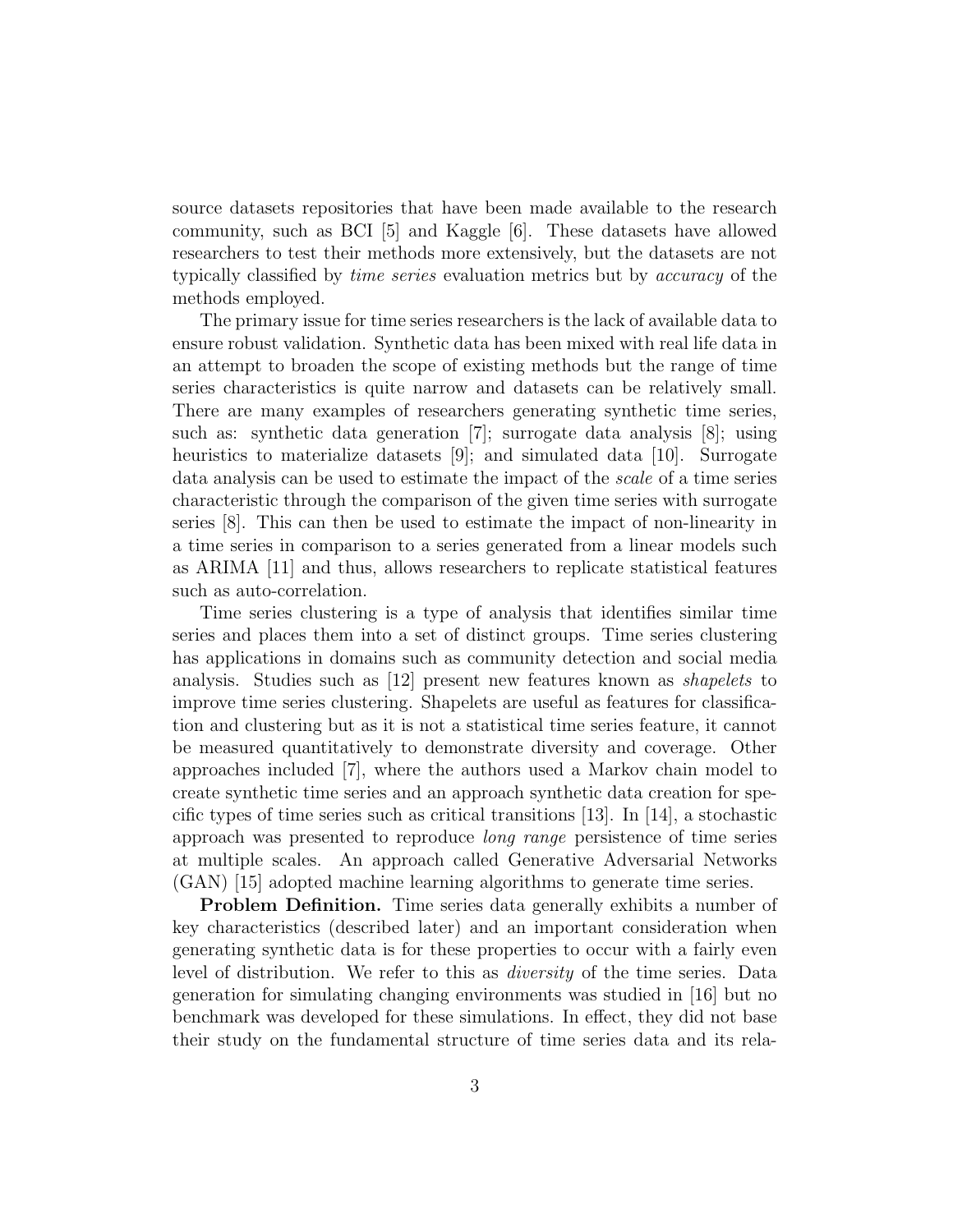tionship with time series characteristics. In fact, none of these studies have investigated the presence of differing characteristics in the generation of time series. Instead, we will show that they focus on the creation of either visually similar series or the presence of one particular feature e.g. [14].

Contribution. In this paper, we present a methodology to create synthetic time series with the primary aim of ensuring diversity of time series characteristics across the overall dataset. By diversity, it implies that datasets were built to incorporate time series characteristics such as long and short term dependence, non-stationarity, kurtosis, skewness, trend and varying degrees of complexity. This is not the same as introducing uncertainty [17] which would instead mean that the dataset contains time series of various types and behaviors. Diversity is a desirable attribute especially for time series algorithms evaluation purposes, where the algorithms' performances are required to be evaluated against a wide range of possible situations. We also provide a rigorous validation to measure the degree to which each time series property is contained within the dataset. As part of this work, we generated 53,637 time series to be shared with the time series community [18]. To the best of our knowledge, no other study has constructed this volume of time series together with a robust evaluation for diversity. In terms of exploiting this resource, the dataset is provided in full, with evolving documentation to describe its usage together with a link to this paper to provide the researcher with an understanding of the characteristics of subsets of the time series. In terms of data provenance, this paper provides a detailed description of the algorithm used to generate the data. It is also anticipated that by tweaking parameter settings, this repository could grow to more significant number of time series and potentially grow or accelerate research in time series prediction.

**Paper Structure.** The remainder of this paper is organized as follows: in section 2 (The Need for Reliable Time Series Data), we motivate a requirement for this type of method and examine how and why other researchers have created synthetic time series data; in section 3 (Generating Time Series), our method for constructing synthetic time series is presented; in section 4 (A Feature Set to Capture Diversity), we present the fundamental features used to evaluate the synthetic time series; in section 5 (Evaluation), we present our validation together with a detailed discussion of the results; and in the final section, we present our conclusions.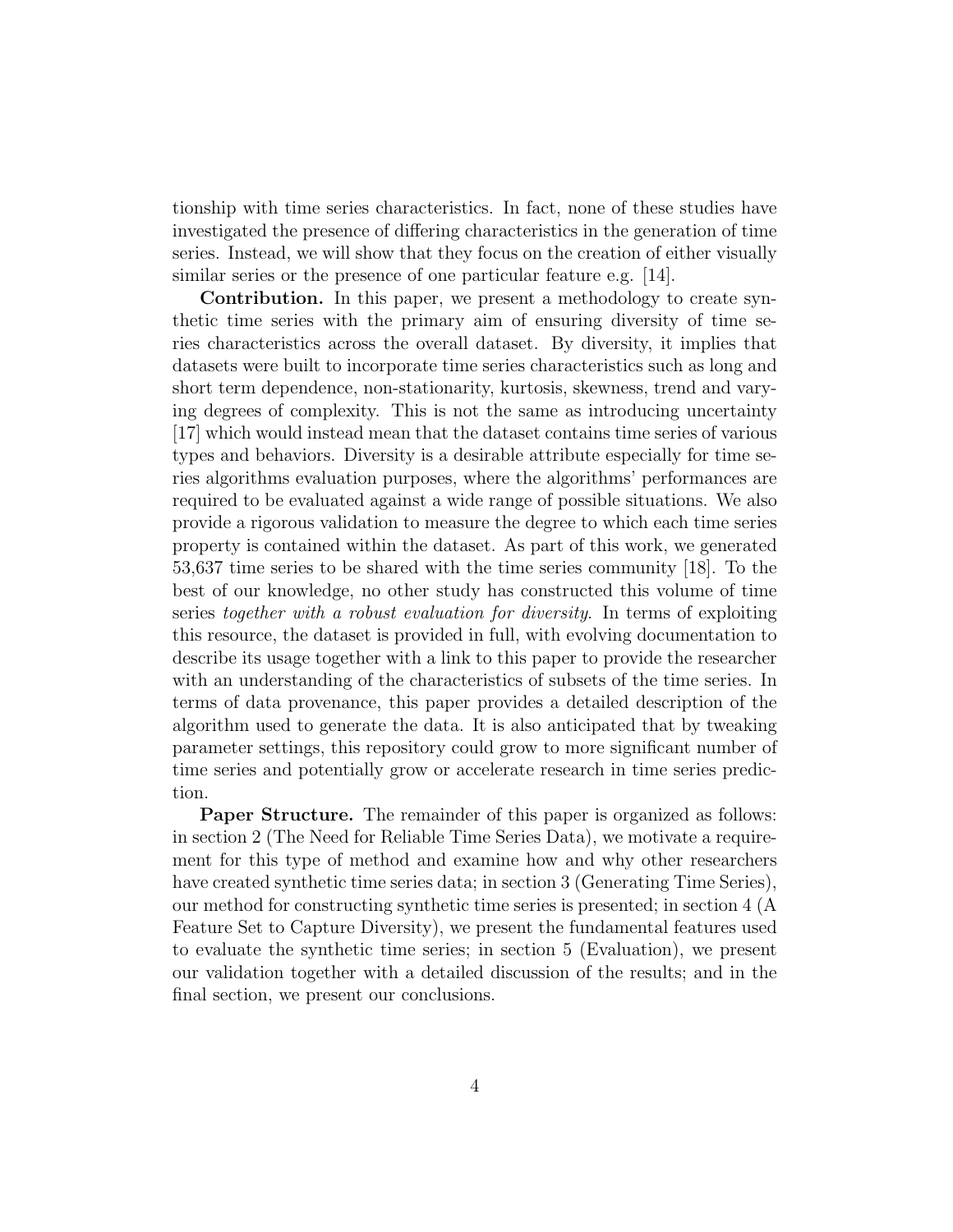## The Need for Reliable Time Series Data

Traditional (statistical) applications of time series prediction have been practiced under the assumption that the time series was produced by a linear continuous process [19]. However, this may not be the case where time series are the output of interactions of many alternating series and thus, linearity cannot always be assumed [20]. However, many processes such as financial time series are fundamentally characterized by complex, substantially noisy, dynamic, and nonlinear behaviour [21].

Data generation has been widely used in time series analysis through the use of surrogate data analysis [8], synthetic data generation [7] or simulated data[10]. Surrogate data analysis can be used as a means of estimating the impact of the scale of a characteristic in a time series, through the comparison of the given time series with surrogate series [8]. This can be demonstrated by estimating for example, the impact of non-linearity in a time series in comparison to a series generated from a linear models such as ARIMA and thus, allows researchers to replicate statistical features such as auto-correlation [22].

The majority of practices in time series generation typically use linear approaches, such as the ARIMA family of models. These models establish fundamental statistical consistency, by means of reproducing the mean, variance and auto-correlations of lags of the parent historical data [7]. However, many real-world time series show substantially more complex statistical properties; for example, time series with skewness rather than Gaussian distributions, or those characterized by statistical inter-dependencies [23].

In [7], a Markov chain model was used to generate synthetic data for a wind speed time series analysis. Characteristics such as mean, standard deviation and frequency distribution were predominantly used as assessment metrics. They also evaluated auto-correlation and power spectral density to determined the persistence structure of the series.

In [24], the authors presented a method that incorporates maximum entropy bootstrap to generate ensembles for the given time series data. However, this method only focuses on the low frequency approximation of the signal and discards memory characteristics laid on temporal fluctuations. In [25], the authors also focused on the shape of the signal and tried to use white noise to generate new patterns. This work was originally conducted to compare the performances of time series classification methods on the data for variant representations. However, this work did not address the role of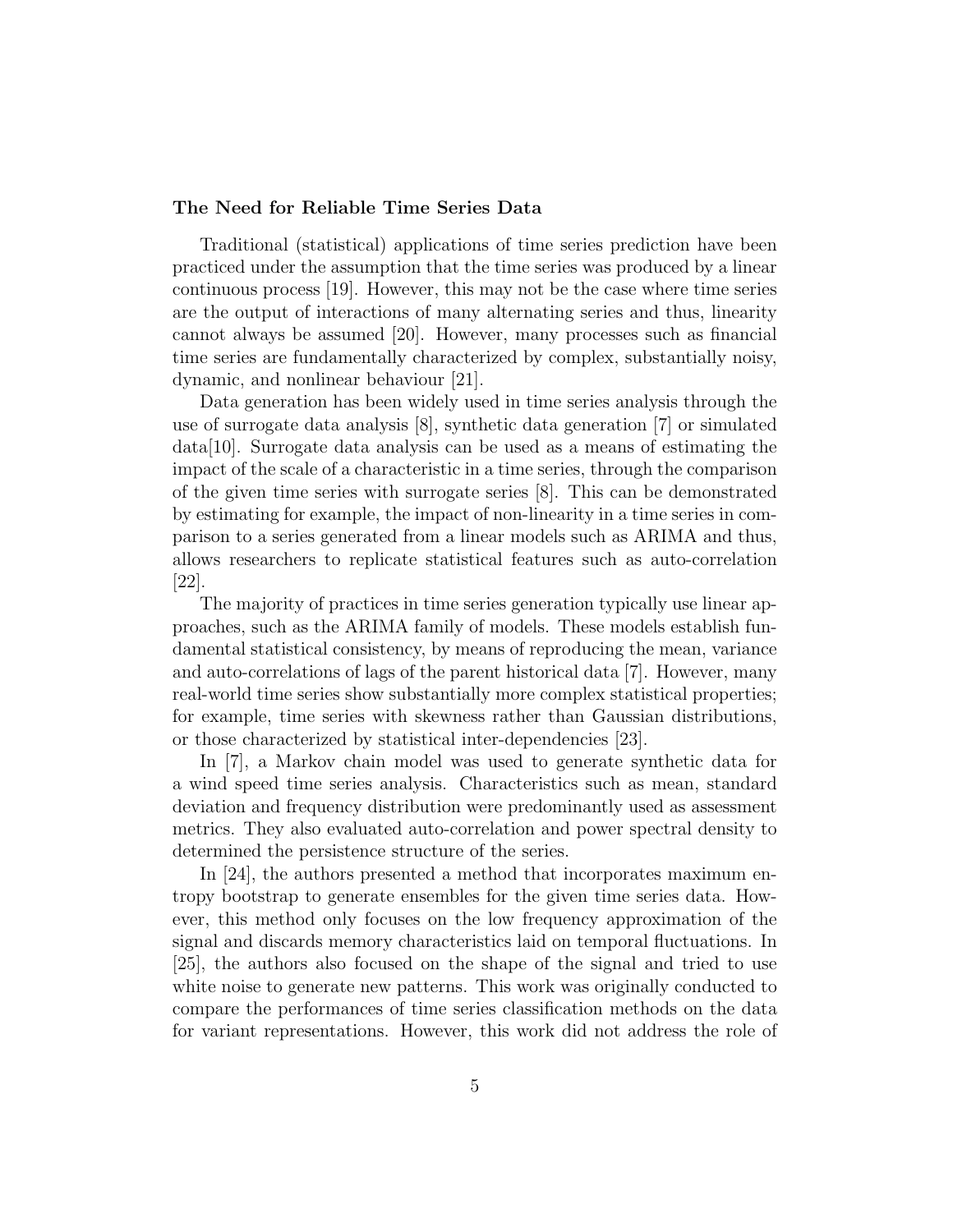diversity of time series in performance comparisons.

In [26], the authors present a similarity measure that studies generation methods for general time series features. Their work also presents a featurebased time series generation approach that evolves cross-domain time series datasets. The authors present a generic method capable of generating time series from a diversity of domains, as opposed to previous methods that generate time series for particular domains such as weather, economics and energy. This work introduced 4 general attributes for a time series generation method: Dataset-oriented, Deterministic, Stochastic and Innovative. The Innovative feature suggests an overlap with our work as it provides a reference to the requirement for *diversity*. However, unlike our approach, their research is bound to domain-specific constraints as it requires examples from the domain for which synthetic time series are to be generated.

In [27], the authors presented a method known as GRATIS and used Mixture AutoRegressive (MAR) models to generate time series data. They incorporated 26 time series features and used a genetic algorithm to evolve time series and create new instances. This approach generated 20,000 yearly, 20,000 quarterly, 40,000 monthly and 10,000 weekly time series based on the MAR models. This work compared their synthetic time series with those of M4 to provide an analysis of coverage and diversity, using M4 as the reference dataset. However, their measures indicate diversity and miscoverage only in relation to the reference dataset after dimension reduction, which is analytically difficult to project into the original feature space. We believe that our approach is free from this limitation.

In [14], a stochastic approach was presented to simulate long range persistence of hydrometeorological time series at multiple scales. The authors use a linear stochastic model to generate synthetic data that replicates the Hurst-Kolmogorov characteristics of the original process. However, this method attempts to replicate temporal dynamics to create similar series, and thus cannot produce diverse series.

More recently, a method called Generative Adversarial Networks (GAN) [15] received attention for generating similar datasets. GANs were originally introduced as an approach that facilitates generative modeling via deep learning. The GANs' training process is to force the output of the network to follow the distribution of the given input. Most of the studies on GANs focus on image generation and limited work address time series data. [28] was the first attempt that used GANs to generate continuous sequential data (which is a superset of time series). This work tries to generate new music pieces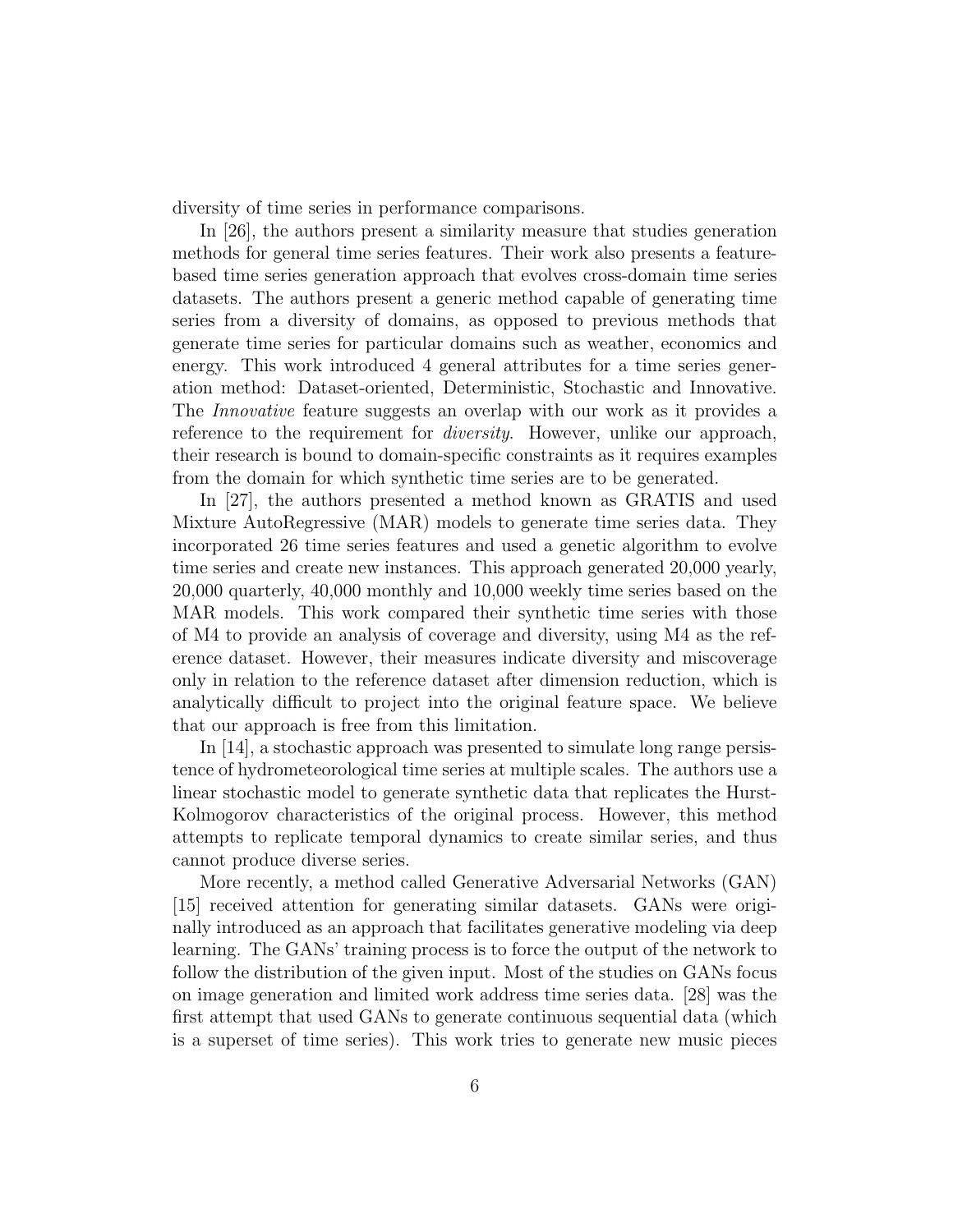based on some reference classical musics. A similar attempt was also made in [29], and used GANs to reproduce musical symbolic sequences. Past studies on GANs have also addressed diversity, such as in [30], although in GANs diversity has received a greater attention in the context of training performance, where diversity is required in training samples in order to stabilize modeling performance. More complex practices have also been reported that use deep learning for synthetic data generation. In [31], the authors proposed a deep learning architecture which incorporates a stack of multiple Long-Short-Term-Memory (LSTM) networks and a Mixture Density Network (MDN) for Synthetic Sensor Data Generation. This work attempted to develop a model that reproduces sequences of data which preserve specific statistical properties. However, this work did not consider the diversity of the synthetic data, a characteristic that we believe is crucial when validating results. In fact, none of these studies investigated the presence of differing characteristics when generating synthetic time series. Instead, they focus on the creation of either visually similar series or the presence of one particular feature, as in [14].

In summary, almost all research on surrogate and synthetic time series generation were conducted to reproduce the same set of features with small variations. To date, there has not been an extensive generation of time series datasets that cover a broad range of time series characteristics and such a method will facilitate a more robust validation of future time series models.

# Generating Time Series

A time series is a sequence of equally spaced time ordered data points. When conducting time series analysis, the predominant objective is to understand the characteristics of the data, and the extraction of meaningful statistics. Time series data can be broken up into four components [32, 33]: trend, seasonality, cyclicality, and irregularity.

These components can be used to drive the generation of time series. It is important to note that there is no standard way of combining these components to generate a time series, especially when considering that each component can itself be generated in multiple ways. For instance in [34], the irregularity component is used as the base and manipulated by adding the trend and the seasonality components, which are combined in an additive or multiplicative way.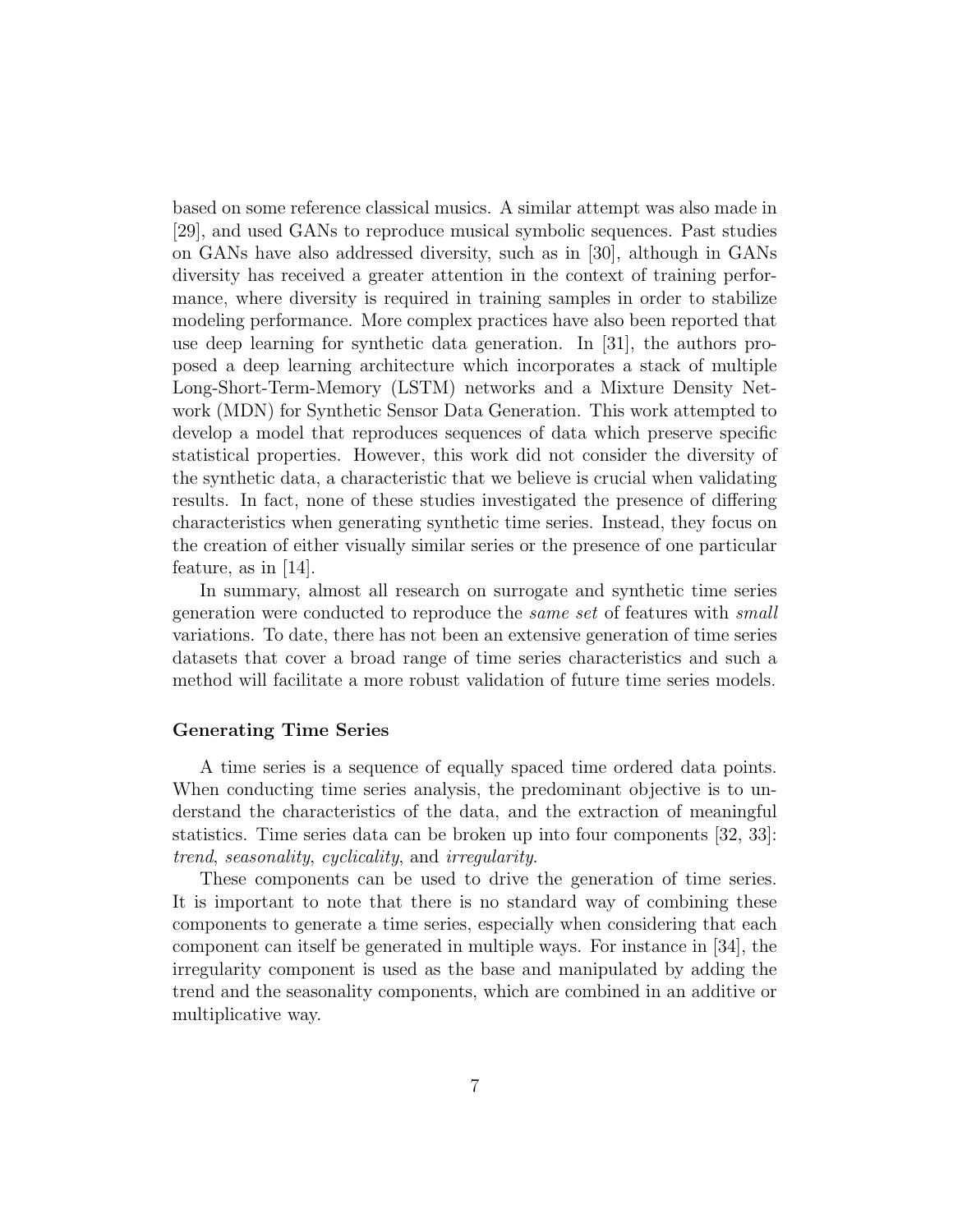### Time Series Components

**Trend.** The trend  $T_t$  describes the long term increase or decrease in the data. The trend can be linear or not, and can be described via the equation in Eq. 1.

$$
T_t = (ax + b) \times sin(x) + cx + d \tag{1}
$$

In Eq. 1, symbols  $a, b, c, d$  are the coefficients that allow one to specify the desired behavior of the trend, specifically:  $c, d$  control the linearity, while  $a, b$ via the sinusoidal function determine the non-linear behavior.

Seasonality and Cyclicality. Both seasonality and cyclicality describe repeating behaviors in the time series data. Specifically, seasonality describes a repeated behavior that occurs at regular intervals (e.g. every number of seconds, days, weeks, etc.); cyclicality, on the other hand, describes repeated behaviors that occurs at irregular intervals. We used four functional forms of repeating patterns to simulate seasonality  $S_t$ : the sinusoidal function, the step-wise function, the impulsive function and the triangular function.

The *Sinusoidal function* is simulated using Eq. 2, where,  $\beta_0$  and  $\beta_1$  are the weights;  $\alpha_0$  and  $\alpha_1$  are the phases for the sinusoidal functions; and  $\alpha_0, \alpha_1, \beta_0$ and  $\beta_1$  are constants.

$$
S_t = \beta_0 \sin(\alpha_0 t) + \beta_1 \sin(\alpha_1 t) \tag{2}
$$

The Step-wise function is a type of latch function (with two stable states) that changes between two values at fixed intervals, shown in equation 3, where,  $p (p \ge 0)$  is the period, t is time and m is an integer.

$$
S_t = \begin{cases} 1 & 2mp < t < 2mp + 1 \\ 0 & 2mp + 1 < t < 2mp + 2 \end{cases} \tag{3}
$$

The step-wise function is shown in Figure 1.



Figure 1: The Step-wise function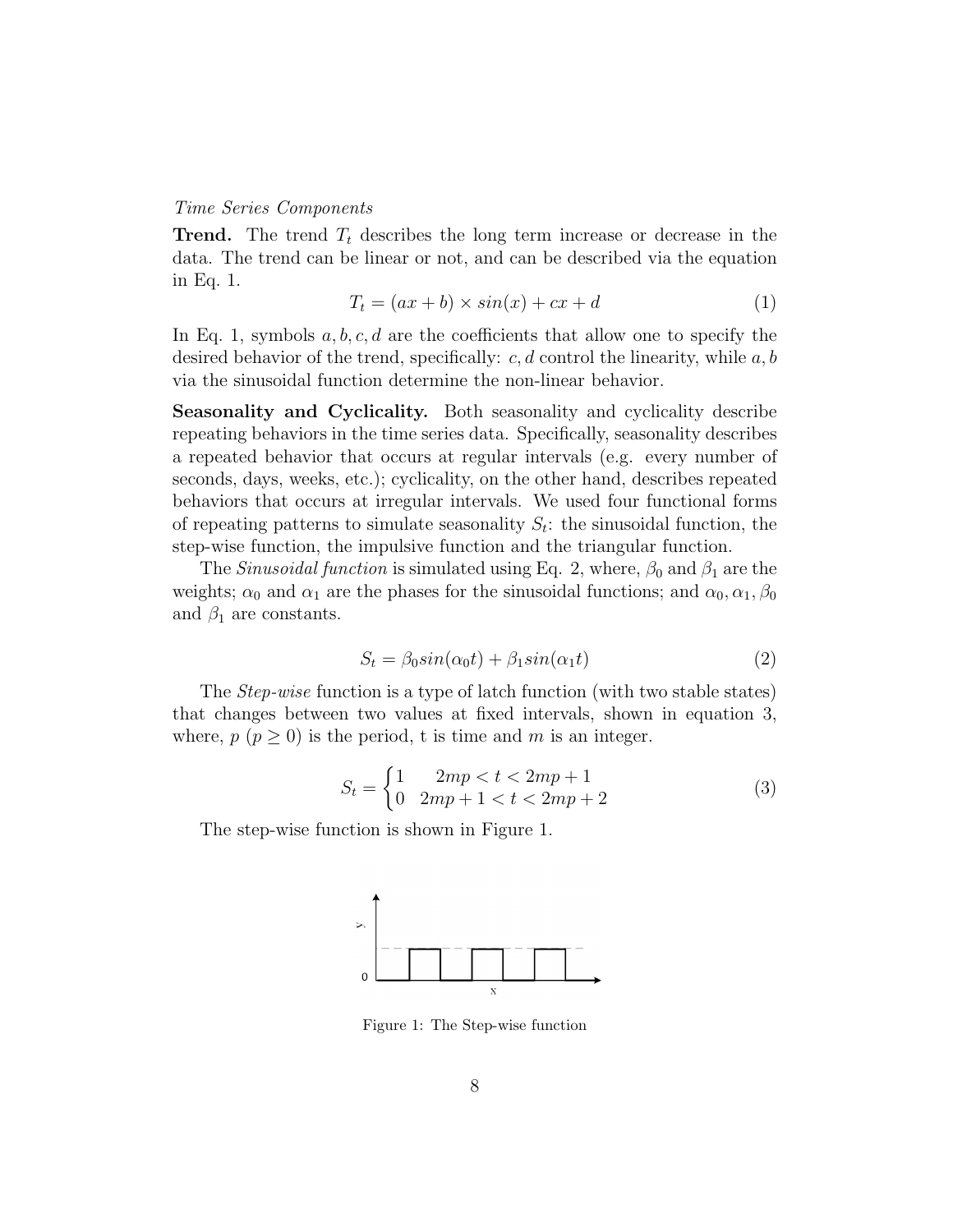The Triangular function is similar to the step-wise function where the step-wise effect occurs in the slope of the line. Equation 4 implements the triangular function with a fixed slope  $\alpha$ , with  $b_0$  and  $b_1$  as constants, p as the period,  $t$  as time, and  $m$  as an integer.

$$
y = \begin{cases} \alpha t + b_0 & 2mp < t < 2mp + 1 \\ -\alpha t + b_1 & 2mp + 1 < t < 2mp + 2 \end{cases}
$$
 (4)

The Triangular function is shown in Figure 2.



Figure 2: The Triangular function

The Impulsive function is a pattern that has a value of 1 at fixed intervals and 0 otherwise and was implemented using 5, where t is time, and  $p$  is the period.

$$
y = \begin{cases} 1 & \lfloor t/p \rfloor = t/p \\ 0 & \text{otherwise} \end{cases} \tag{5}
$$

The Impulsive function is shown in Figure 3.



Figure 3: The Impulsive function

Note that the impulsive function is smoothed using a moving average operation to avoid sharp fall and rise fluctuations.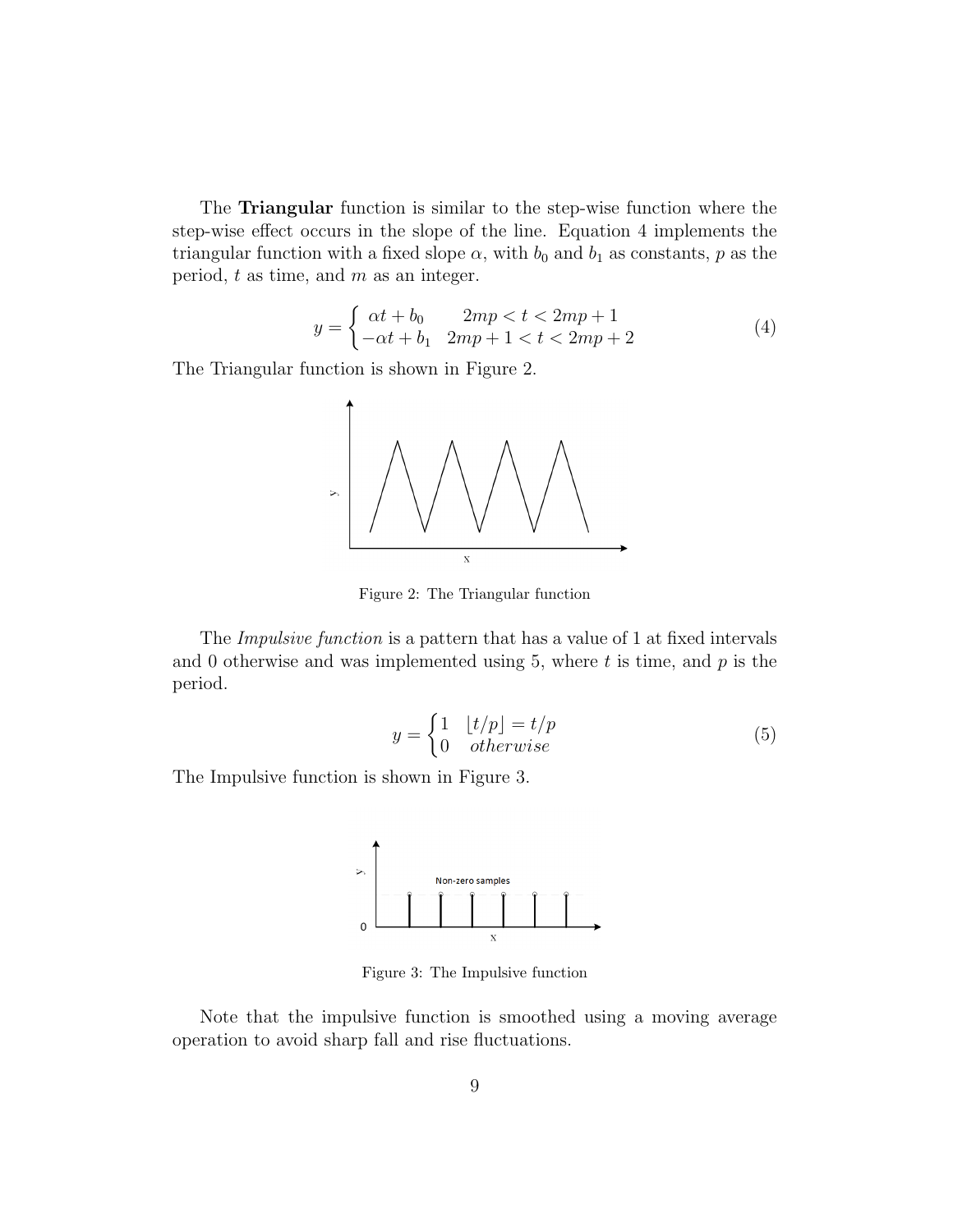Irregularity. The Irregular component describes behaviors that cannot be represented via the trend or the cyclicality/seasonality. In time series analysis this component is often referred to as noise. Some researchers, e.g. [35], believe that this component carries important information. Therefore, in order to accommodate for these theories, we model the noise as a signal with its own characteristics. Specifically, we consider following three models:

- Fractional Gaussian noise (fGn), which represents stationary series with a constant mean and variance;
- Fractional Brownian motions (fBm), which are non-stationary series with time-dependent variance [36];
- Multi-fractal Brownian motion, for the case where the Hürst exponent is applicable to time series, that is: the index is a function of time.

The Hurst exponent  $H[37]$  is one of the most popular methods to measure Long Range Dependence (LRD).  $H$  attempts to explain LRD as a property of stochastic self-similar processes. Here,  $x(t)$  is self-similar with the Hurst exponent H, when for a stretching factor  $\lambda$ , the rescaled process  $x(\lambda t)$  is equal to the original process  $x(t)$  in terms of distribution as in Eq. 6, where  $\dot{=}$  denotes *equality* in terms of distributions.

$$
x(t) \doteq \lambda^{-H} x(\lambda t) \tag{6}
$$

If the fluctuations are stationary (the process has a constant mean and a constant variance), the process is said to have fractional Brownian motion  $(fBm)$ . Based on [38], the auto-correlation function for  $fBm$  processes is defined in Eq. 7.

$$
\rho(k) = \frac{1}{2}(|k+1|^{2H} - 2|k|^{2H} + |k-1|^{2H})\tag{7}
$$

Based on [37], applying a first-order Taylor expansion to  $\rho(k)$  from Eq. 7 delivers the functionality in Eq. 8, for  $k \to \infty$ .

$$
\frac{\rho(k)}{H(2H-1)|k|^{2H-2}} \to 1\tag{8}
$$

It can be inferred from Eq. 8 that the autocorrelation  $\rho(k) \propto |k|^{2-2H}$  when  $H > \frac{1}{2}$ , based on [37].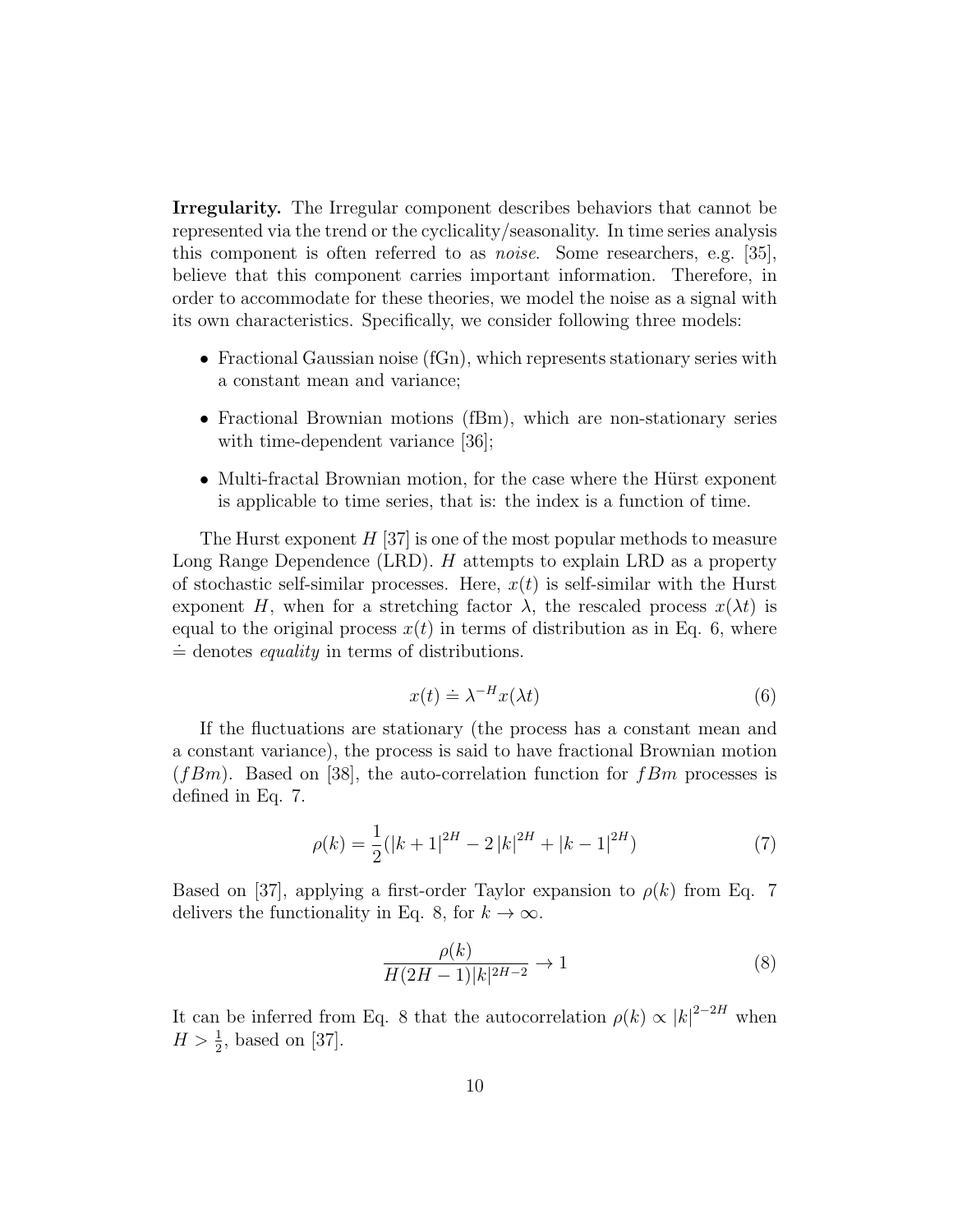## Our Combinational Methodology

Building on the work presented in [39], we combine trend and cyclicality into a joint component known as the trend-cycle component in order to prevent known complexities involved in identifying Cyclicality. In our time series construction method, we consider all possible additive and multiplicative combinations of *trend-cycle*  $T_t^c$ , *seasonality*  $S_t$  and *irregularity*  $I_t$ , using the approach presented in [40], where there are 8 possible models for combining  $T_t^c$ ,  $S_t$  and  $I_t$ , shown in Table 2.

Table 2: Time Series Component Combinations

| Model   | Description               |
|---------|---------------------------|
| Model 1 | $Y_t = T_t^c + S_t + I_t$ |
| Model 2 | $Y_t = (T_t^c + S_t)I_t$  |
| Model 3 | $Y_t = (T_t^c + I_t)S_t$  |
| Model 4 | $Y_t = (S_t + I_t)T_t^c$  |
| Model 5 | $Y_t = T_t^c S_t + I_t$   |
| Model 6 | $Y_t = T_t^c I_t + S_t$   |
| Model 7 | $Y_t = S_t I_t + T_t^c$   |
| Model 8 | $Y_t = T_t^c S_t I_t$     |

In Table 2, Model 1 is the pure additive model which is the most widely used model in the time series community. Model 8, or the pure multiplicative model, is the second most popular model among time series researchers. The other models in Table 2 are also used in the time series studies with Model 3 and Model 5 being more popular because they incorporate irregularity  $I_t$ using an addition operation.

An example of combining time series components is illustrated in Figure 4.

# A Feature Set to Capture Diversity

In the previous section, we described a method that ensures diversity in synthetic time series using different combinations of functions that introduce time series characteristics. As one cannot directly measure time series components such as trend, it is necessary to extract a feature set to support any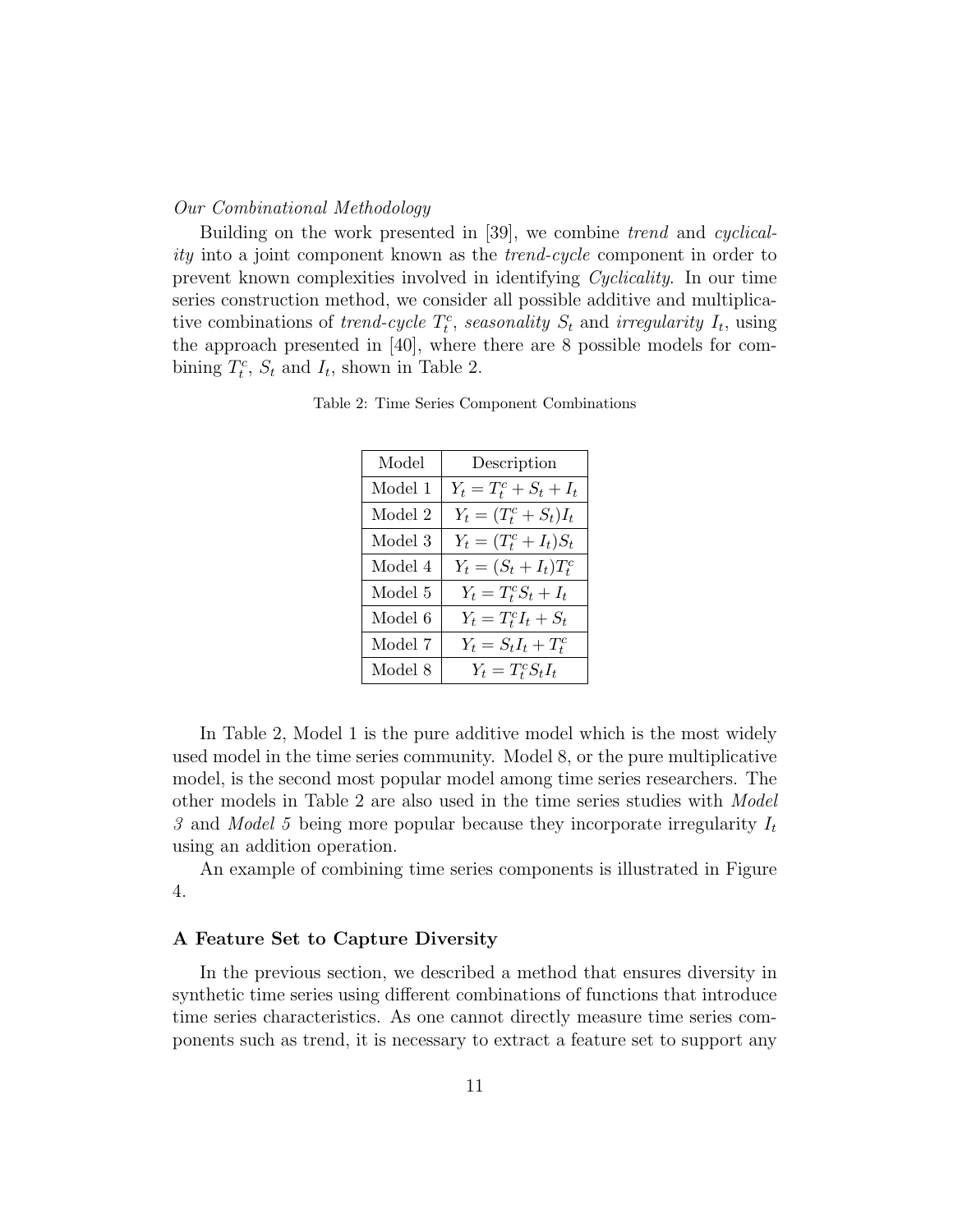

Figure 4: Combining Time Series components

evaluation. For our validation framework in this paper, we use Long-Range Dependence, Complexity and Normality .

# LRD

Long-Range Dependence (LRD) measures the degree of dependence (correlation) over long intervals of time, which is a way to indicate "memory" in a time series. As mentioned earlier, the Hurst exponent is the traditional method for measuring LRD [41]. The Hurst exponent divides time series data into three categories: Negatively-correlated  $0 < \alpha < 0.5$ , Uncorrelated  $\alpha \simeq 0.5$  and Correlated  $0.5 < \alpha < 1$ . However, the Hurst exponent is only able to process stationary time series. An alternative to the Hurst exponent for measuring LRD is the Detrended Fluctuation Analysis (DFA) approach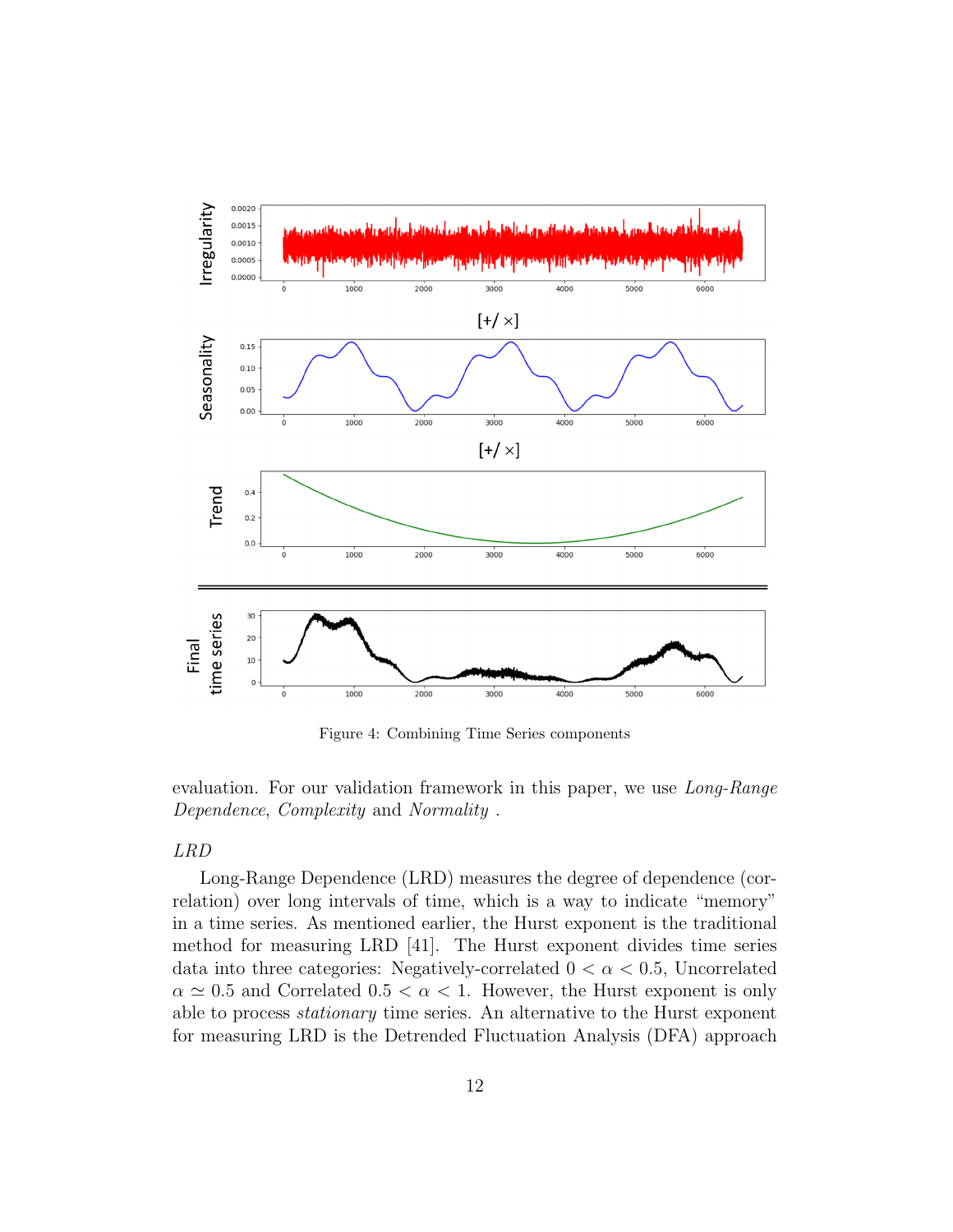which allows for the detection of LRD in *non-stationary* time series.

Using Detrended Fluctuation Analysis (DFA), LRD can be assessed and categorized into 6 well known and critical classes.

Values of  $\alpha$  can be interpreted as follows:  $\alpha = 1$  indicates perfect (self) similarity in the data (a characteristic of the Self Organized Critically systems [42]);  $\alpha = 1/2$  represents white noise, no similarity (or no memory);  $1/2 < \alpha < 1$  describes positive correlation, with similarity (memory) increasing with the values of  $\alpha$ ;  $\alpha$  < 1/2 indicates inverse correlation;  $\alpha$  > 1 indicates that while correlations exist, they cannot be described in the form of a power-law relationship. A special case where  $\alpha = 1.5$ , indicates Brownian noise or the integration of white noise.  $\alpha$  also provides information about the roughness of the time series where larger values of  $\alpha$  belong to smoother time series.  $1/f$  noise can be interpreted as a compromise between the complete unpredictability of white noise (very rough landscape) and the very smooth landscape of Brownian noise.

# Complexity

Entropy can be used to measure complexity [43]. As per [44], given a signal y with sample size  $N$  and tolerance  $r$ , sample entropy is the negative logarithm of the conditional probability that a sub-series of length  $m$  matches point-wise with the next point with tolerance (distance less than)  $r$ . In this paper, we used spectral entropy to evaluate complexity, which measures the uniformity of the power spectrum distribution or the frequency component distribution.

# Normality

Normality is a test to determine if data falls into a normal distribution [45]. Common metrics to measure normality are: Kurtosis, Skewness, and Gaussianity of the Differences (GoD). Kurtosis measures the number of outliers in the dataset with respect to a normal distribution: when Kurtosis is high, the dataset has a higher number of outliers (heavy tail in the distribution); when kurtosis is low, the outliers are low to none (light tail). Skewness measures the symmetry of the distribution: when positive, the distribution has a longer or fatter tail on the right side; when negative, the left side of the distribution has a longer or fatter tail; when zero, the distribution is symmetrical. Gaussianity of the differences (GoD) was used in [33, 46]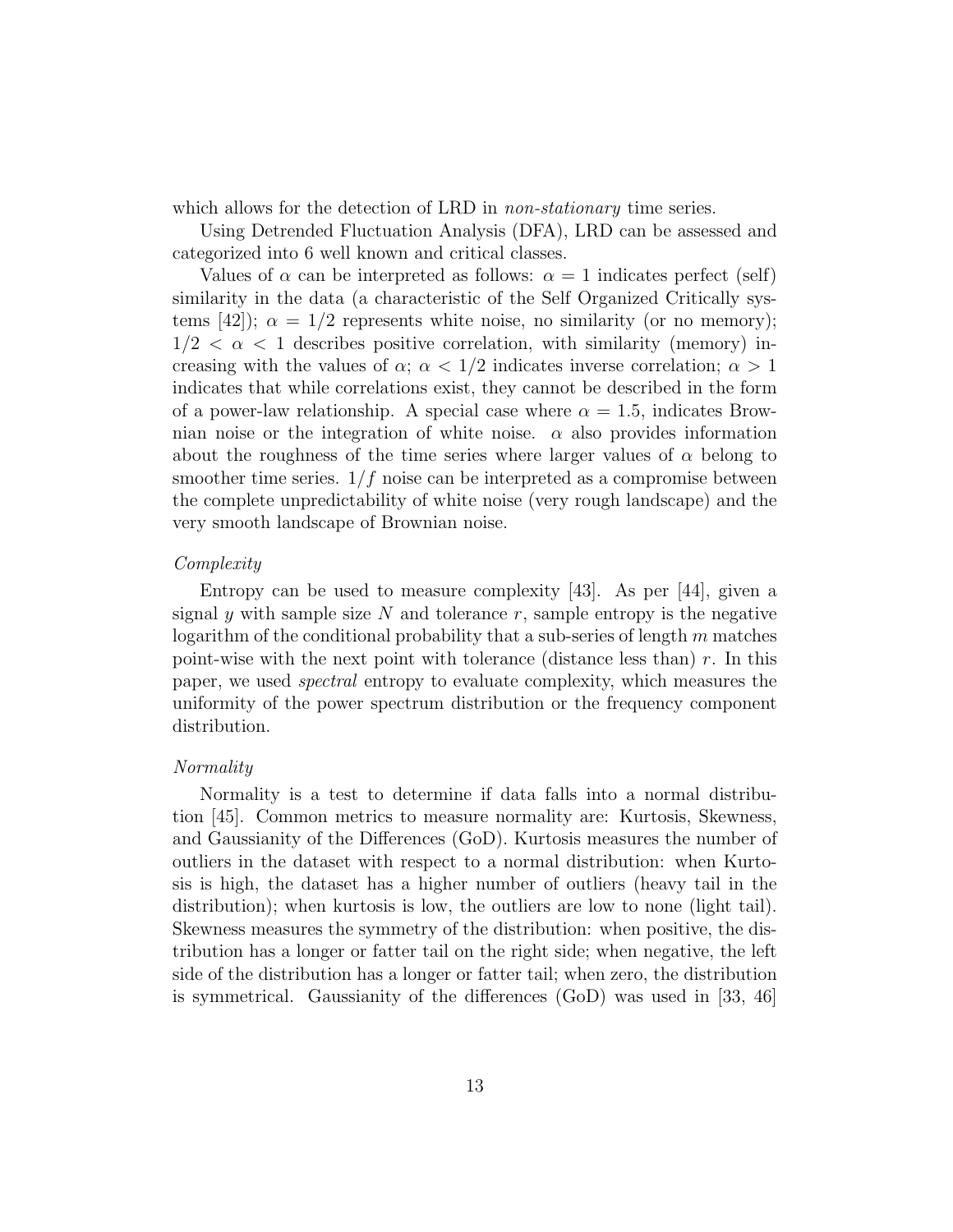to measure the normality of the distribution of the changes (the first difference of the series) in the time series: this is an important metric because differencing is an important phase of many time series analysis.

# Evaluation

As the goal of this research is to provide researchers with a method to create diverse time series datasets, it must be accompanied by validation framework to measure diversity. There are five metrics used to assess the time series components discussed in the previous section : Detrended Fluctuation Analysis (DFA), Spectral Entropy, Kurtosis, Skewness, and Gaussianity of the differenced values. They have been extensively used in the literature as individual assessment measures of time series data [10].

# Evaluation Criteria

In this paper, the evaluation goal is to demonstrate the diversity of the generated time series, where the goal is to achieve maximum diversity and thus, we incorporate three main approaches to assess the degree of diversity. First, we use the histogram plot to visually observe the diversity of the generated time series for each feature on an individual basis. In a histogram plot, the x-axis represents the range of values for a given feature and the y-axis shows the number of time series that fall into each specific interval. Therefore, using the histogram plot, we can visually observe the distribution of the time series for each feature, individually. Note that we are not looking for a histogram with a uniform distribution of values but instead, attempt to determine the non-empty intervals, so that we obtain time series for all feature values.

Second, we use the multivariate entropy score to provide an accumulative diversity score across individual features to return a single score for diversity. While it represents the dominant approach in the literature, the problem with the multivariate entropy score is that it calculates diversity independent of inter-feature relationships. Therefore, we propose the third evaluation measure known as the *coverage rate* which provides a more reliable evaluation for diversity.

#### Visualizing Feature Metrics

The results presented in this section use the 53,637 generated time series as input. Each set of results presented in figures 5, 6, 7, 8 and 9 represents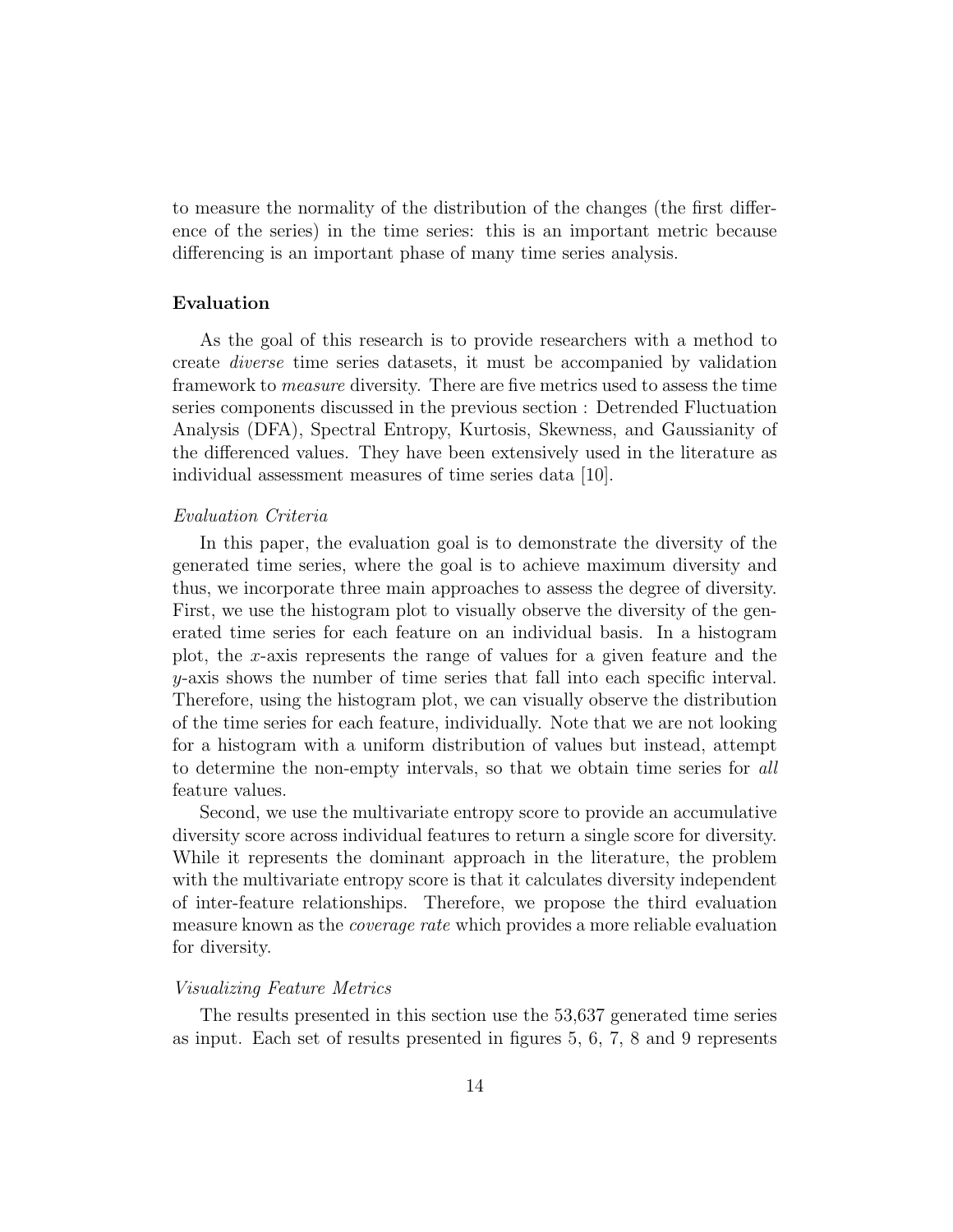an analysis (metric) of a specific feature across the entire dataset. For each feature, a histogram plot has been provided that visually illustrates the diversity of time series over the potential range of values for the corresponding feature. Using these histograms, we evaluate the diversity of each feature independent of each of the other features and this evaluation can be referred to as feature specific diversity. As the goal is to observe the least number of empty intervals, a perfectly diverse dataset is one that has no zero intervals over the range of the possible values for the given feature.



Figure 5: Results for LRD Metric (DFA)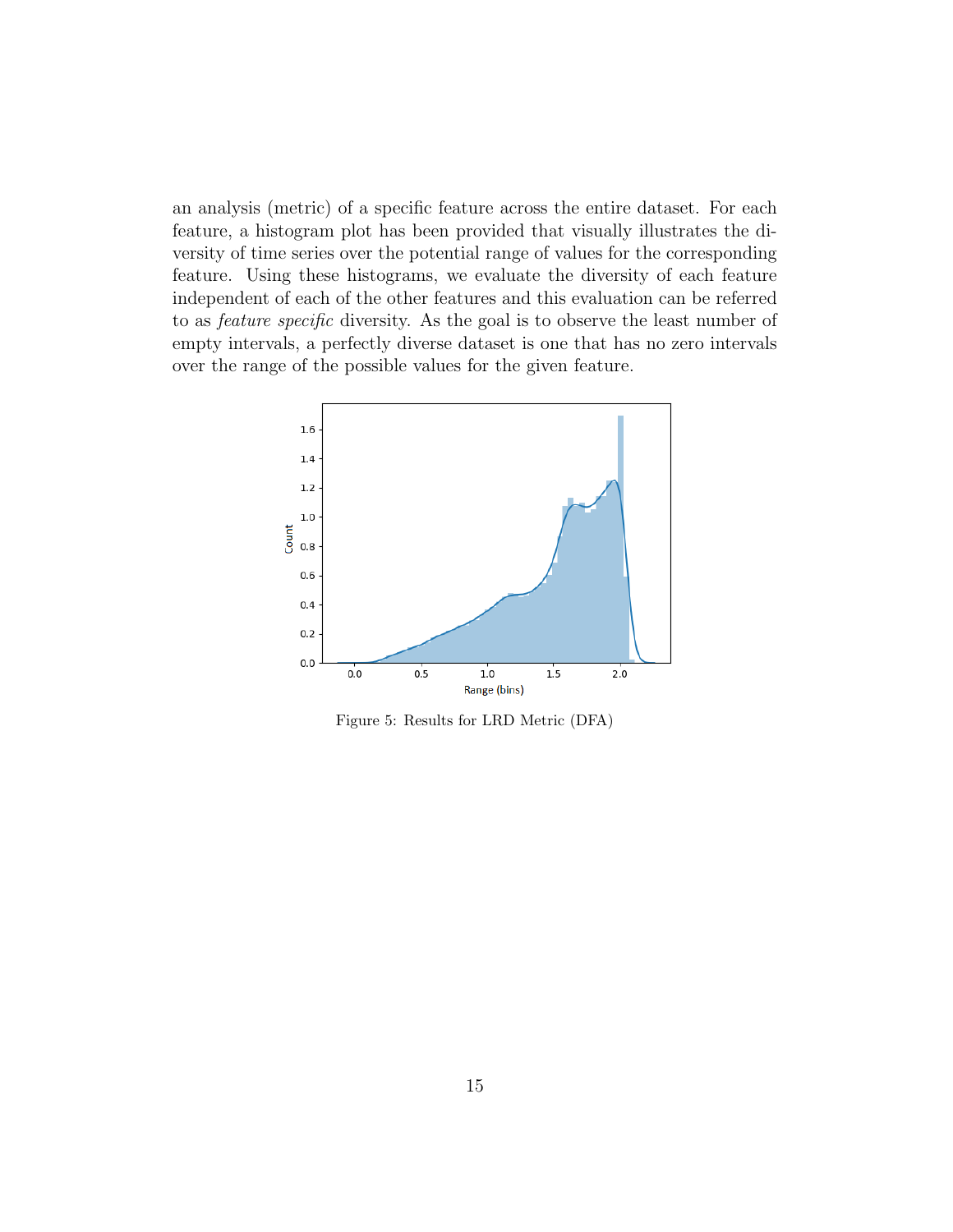

Figure 6: Results for Complexity



Figure 7: Results for Normality (Kurtosis)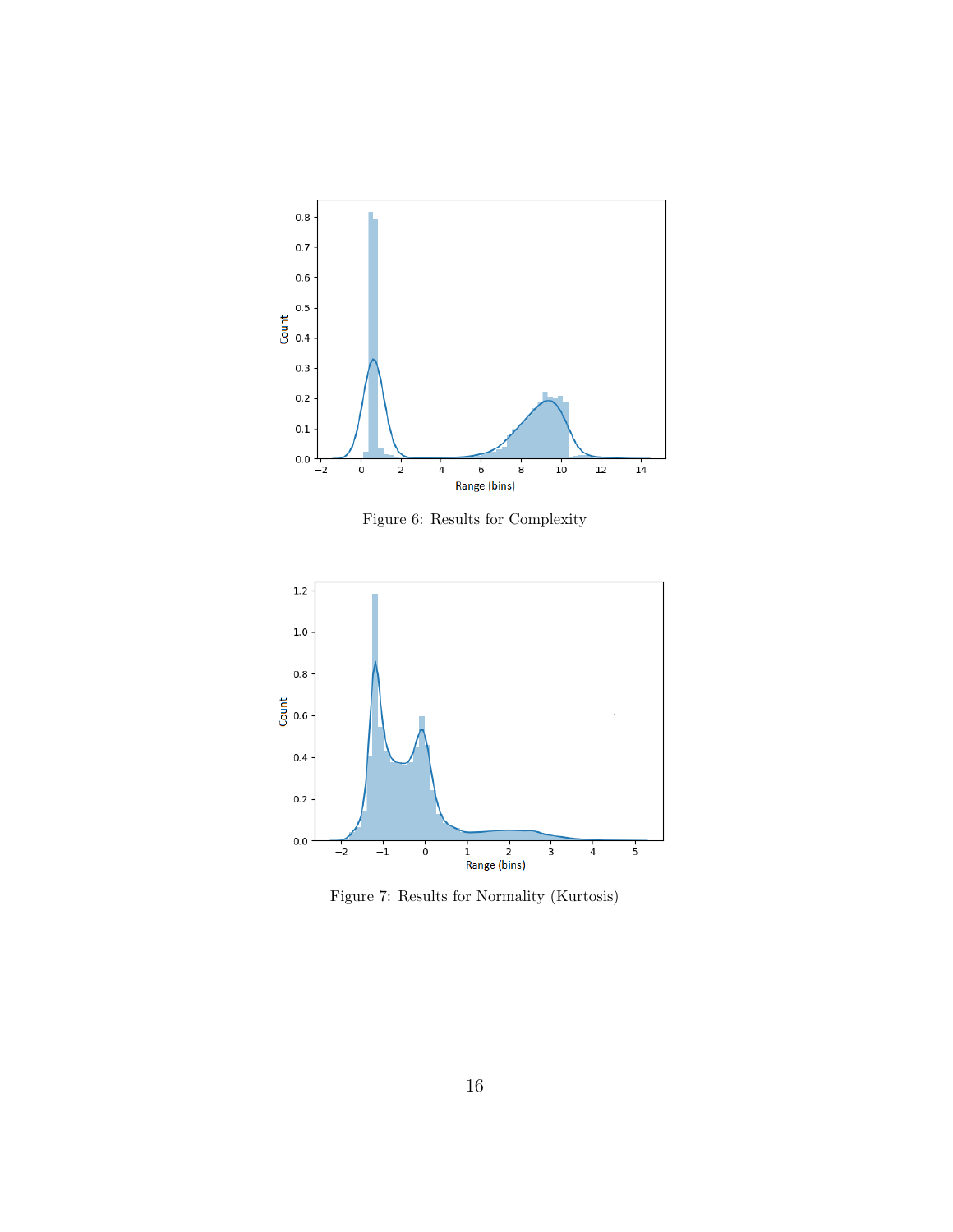

Figure 8: Results for Normality (Skewness)



Figure 9: Results for Normality (GoD)

Long range dependency for each series was calculated using a DFA analysis and shown in Figure 5. These results demonstrate that the synthetic series encapsulate all forms of long range dependency described by the DFA values in the previous section.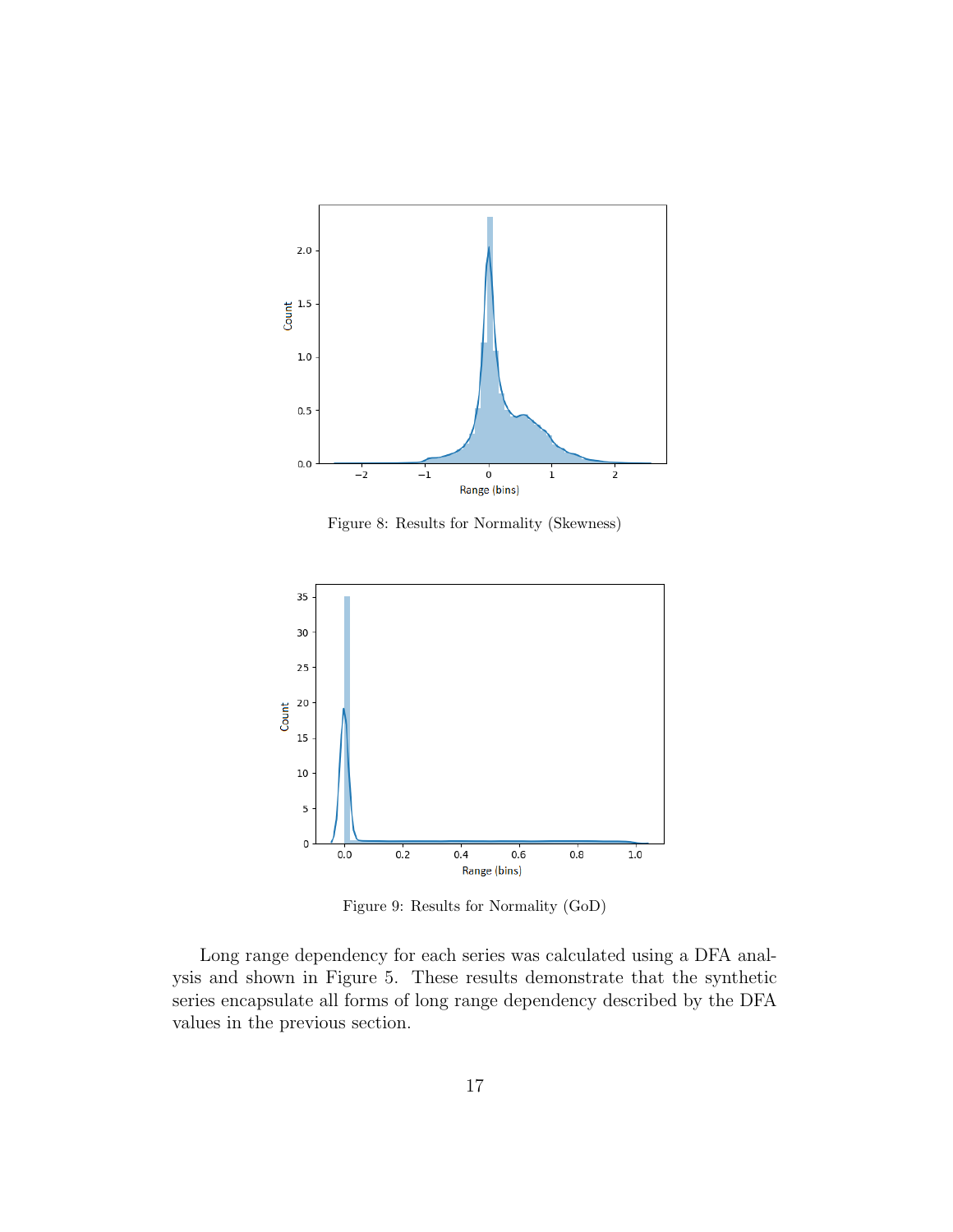In Figure 6, the histogram for spectral entropy of the time series is presented. The entropy of values close to zero indicates high levels of selfsimilarity and thus, higher predictability. The results illustrate a high number of time series with low complexity (entropy close to zero) and also a high number of complex time series (entropy greater than 9). In addition, there are a lot of time series between these ranges, demonstrating that all complexity levels are present.

In Figure 7, the results for kurtosis show the expected diversity of negative (series of light tails or series of no outliers), zero (occasional outliers) and positive values (series of heavy tails or series with significant or numerous outliers). This is a strong indicator of diversity across the datasets.

The results for skewness are presented in figure 8, showing a high number of time series with negative skewness (series with a fatter or longer tails on the left side), zero skewness (series of symmetrical distribution) and positive skewness (series of heavy or long tails on the right side). Once again, this indicates a high level of diversity across the datasets.

Figure 9 illustrates the distribution of the gaussianity of the differences. A value of 1 indicates that the series follow a normal/Gaussian distribution and a value of 0 indicates no normality. The results show the generated series cover the entire range between zero and complete normality and thus, demonstrates a high level of diversity for the generated series.

#### Multivariate Entropy Score

The diversity measure in this paper is based on Shannon's entropy function which is frequently used to measure the amount of information in an encoded message [47], and shown in equation 9, where  $x_1, x_2, ..., x_S$  are the possible values of X and  $p(x_i)$  is the probability of observing  $x_i$  or  $X = x_i$ .

$$
H(X) = -\sum_{i=1}^{S} p(x_i) \log p(x_i)
$$
 (9)

In order to measure diversity, we used a metric known as the *evenness* measure [47], which provides a normalized value for  $H(X)$  based on its maximum, and shown in equation 10.

$$
H_{max}(X) = -\sum_{i=1}^{S} \frac{1}{S} \log \frac{1}{S} = \log S \tag{10}
$$

Therefore, the *diversity* of feature X is calculated by equation 11.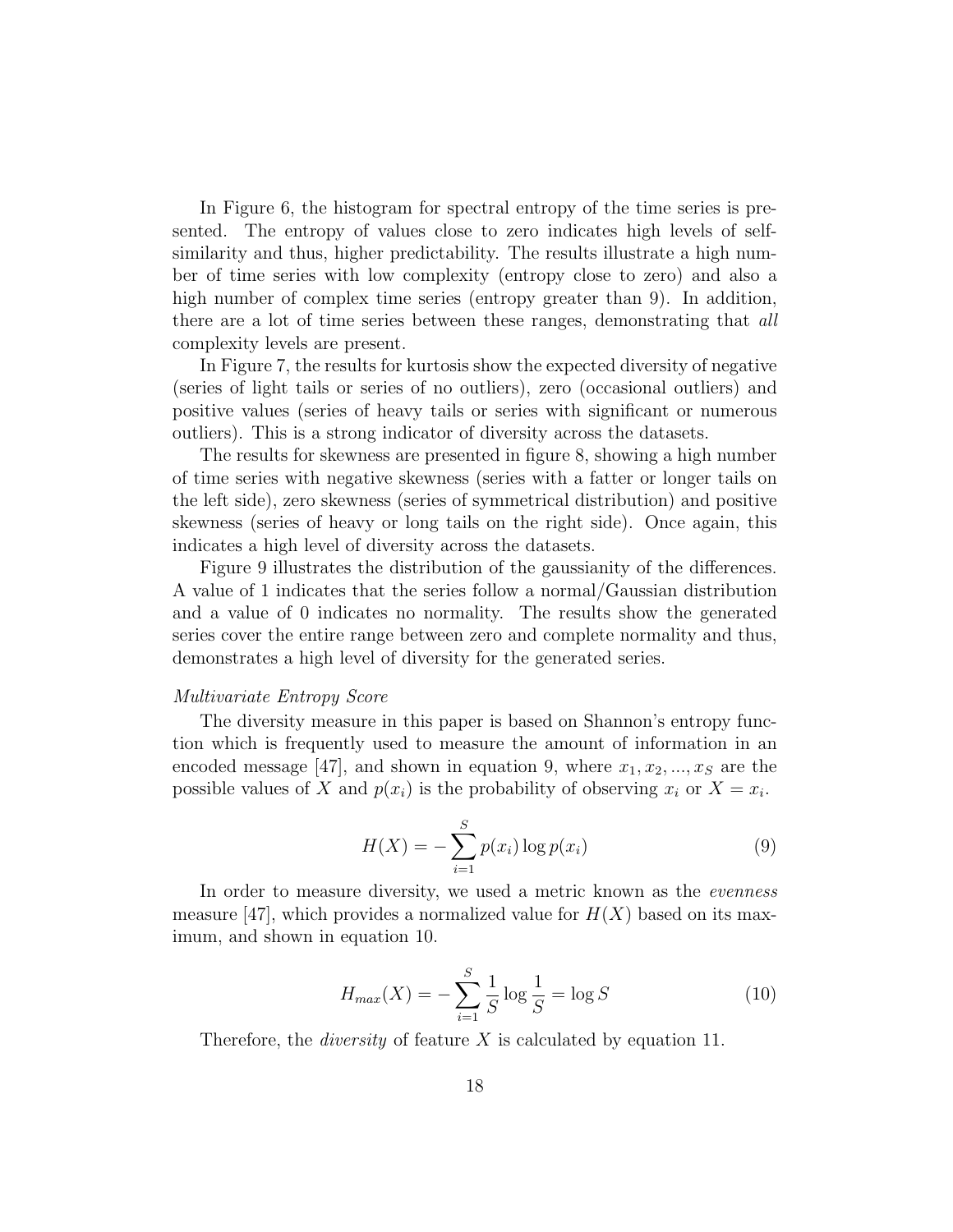$$
H_E(X) = \frac{H(X)}{H_{max}(X)} = -\frac{1}{\log S} \sum_{i=1}^{S} p(x_i) \log p(x_i)
$$
 (11)

In this evaluation, we assume that all the features have equal significance, independent of the domain-specific constraints of the problem space. Assuming that all features have the same significance, the diversity for a multivariate (multi-feature) dataset with  $k$  features can be obtained using equation 12, where  $H$  will range between 0 and 1.

$$
H = \frac{1}{k} \sum_{i=1}^{k} H_E(X^k)
$$
\n(12)

In order to implement this metric, each feature was categorized into buckets/zones as used traditionally by researchers. The categorization of the features, later shown in Table 3, is as follows:

- Spectral Entropy was categorized into three categories including  $A:X<$ 1, B:1  $\leq X < 9$  and C:9  $\leq X$ .
- Kurtosis was categorized into three categories including  $A: X < -0.3$ , B: $-0.3 \le X < 0.3$  and C: $0.3 \le X$ .
- Skewness was categorized into three categories including  $A: X < -0.3$ , B: $-0.3 \le X \le 0.3$  and C:0.3  $\le X$ .
- GoD was categorized into two categories including  $A:X < 0.02$  and  $B:0.02 \leq X$ .
- DFA was categorized into seven categories including  $A: X < 0.45$ , B:0.45  $\leq$  X  $\lt$  0.55, C:0.55  $\leq$  X  $\lt$  0.95, D:0.95  $\leq$  X  $\lt$  1.05, E:1.05  $\leq X < 1.45$ , F:1.45  $\leq X < 1.55$ , G:1.55  $\leq X$ .

Table 3 shows the breakdown of the proportion of series that belong to each of the categories outlined above. An  $N/A$  implies that this category is not appropriate for that metric.

The proportion of series that belong to each of the categories outlined above are shown in Figure 10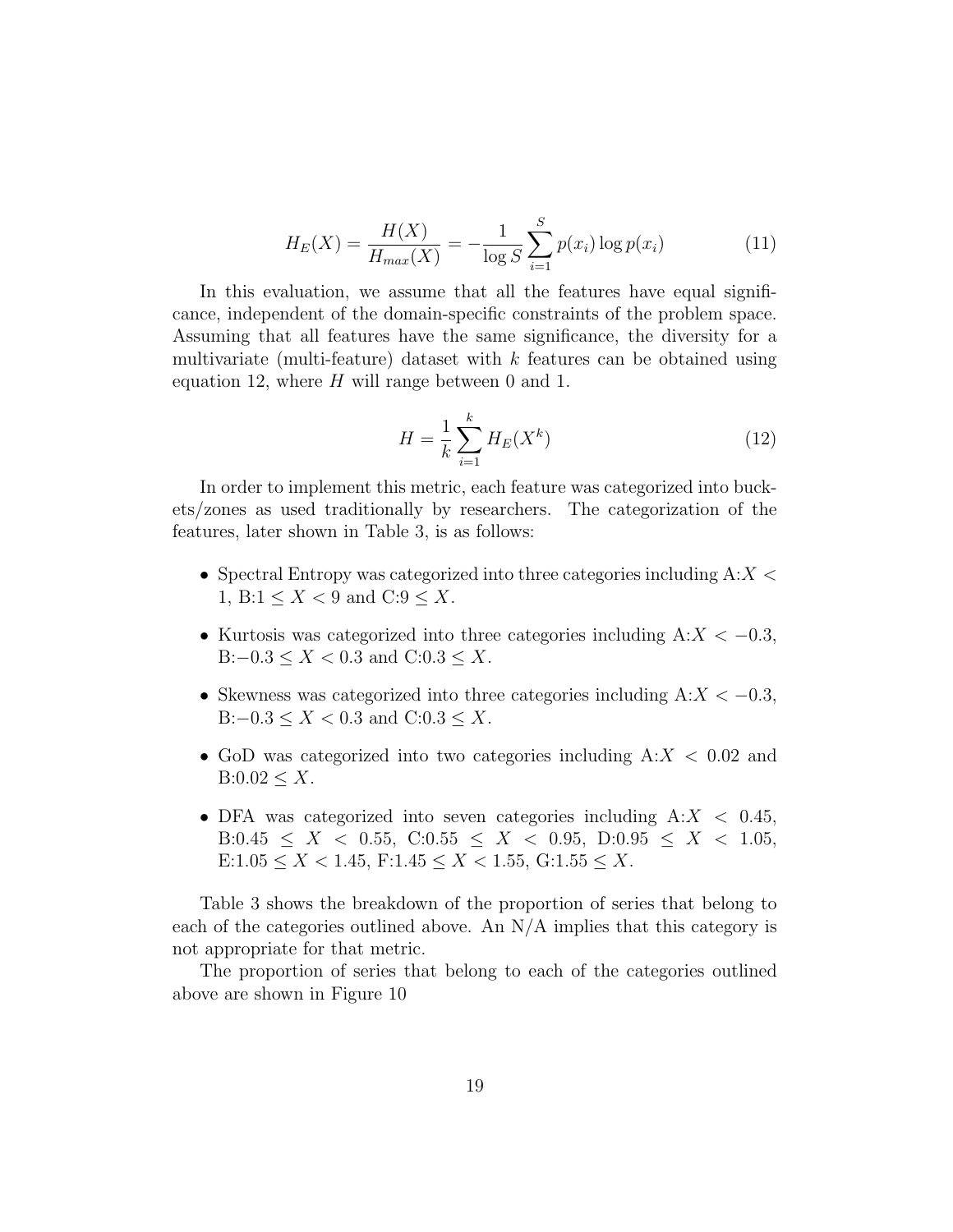| Feature         | А     | В     | $\mathcal{C}$ | D     | E         | F         | G                       |
|-----------------|-------|-------|---------------|-------|-----------|-----------|-------------------------|
| Spectral        | 0.42  | 0.28  | 0.29          | N/A   | N/A       | N/A       | N/A                     |
| Entropy         |       |       |               |       |           |           |                         |
| Kurtosis        | 0.59  | 0.25  | 0.15          | N/A   | N/A       | N/A       | $\mathrm{N}/\mathrm{A}$ |
| <b>Skewness</b> | 0.07  | 0.58  | 0.35          | N/A   | $\rm N/A$ | N/A       | $\mathrm{N}/\mathrm{A}$ |
| GoD             | 0.70  | 0.3   | N/A           | N/A   | N/A       | $\rm N/A$ | N/A                     |
| <b>DFA</b>      | 0.017 | N 012 | 0.092         | 0.035 | 0.190     | 0.067     | 0.584                   |

Table 3: Proportion of dataset relative to time series characteristics



Figure 10: Proportion of dataset relative to time series characteristics

Table 4 shows the  $H_{max}$  and  $H_E$  of each metric for the full dataset. These interim results are used to calculate the diversity as our final evaluation is to measure the diversity and coverage rate. The overall diversity score, H for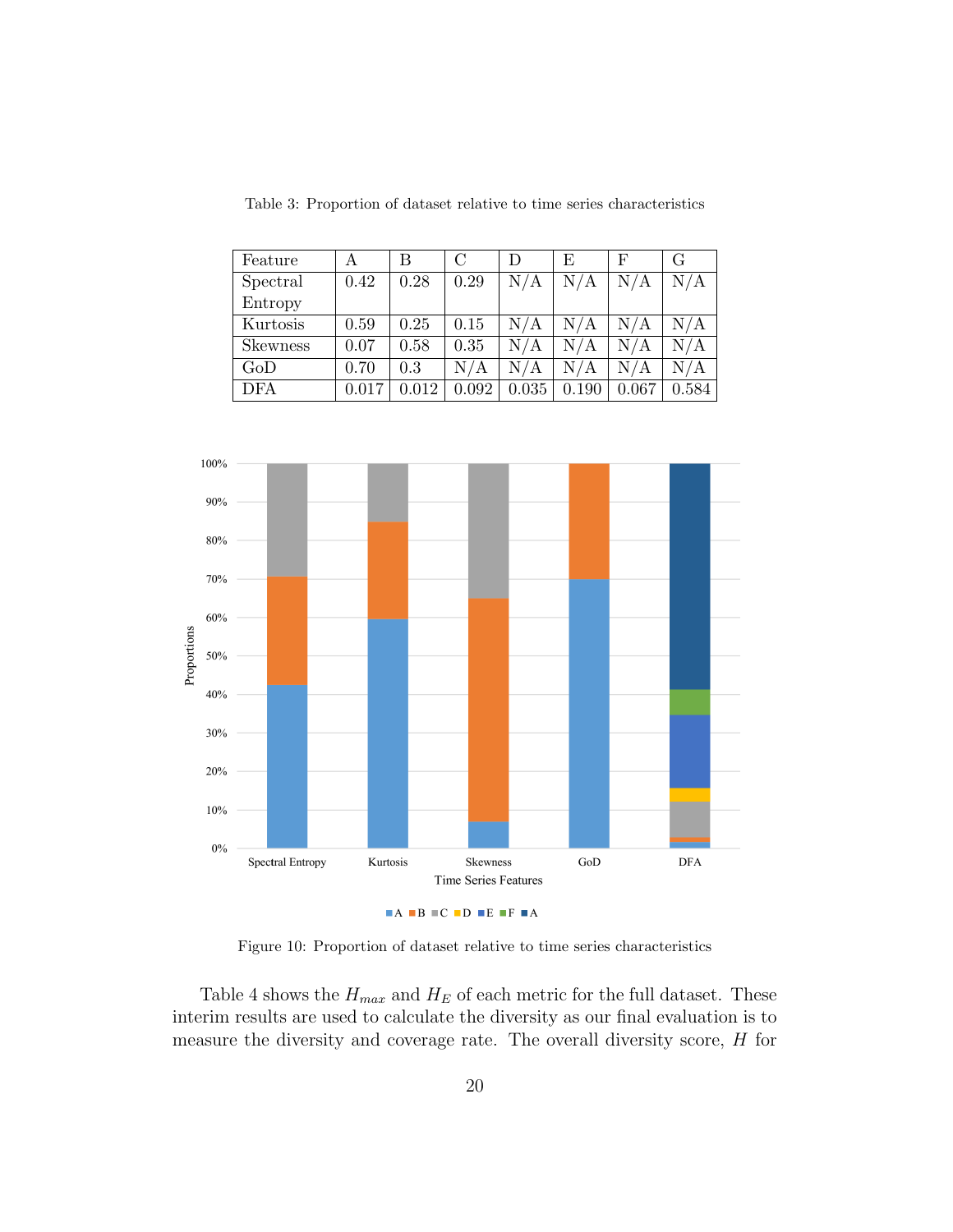the dataset was 0.83. Here,  $H(X)$ ,  $H_{max}$  and  $H_E$  which were obtained using equations 9, 10 and 11, and show that the level of diversity for each of the metrics examined ranges between 0.65 for DFA to 0.98 for Spectral Entropy. This is a significant result as it indicates the most diverse features or the features that have the best evenness. The low level of diversity for the DFA metric was predominantly due to the low levels of stationary data  $DFA < 1$ .

Table 4: H scores for each metric

| Feature         | H(X)  | $H_{max}$ | $H_E$ |
|-----------------|-------|-----------|-------|
| Spectral        | 1.55  | 1.58      | 0.98  |
| Entropy         |       |           |       |
| Kurtosis        | 1.366 | 1.58      | 0.86  |
| <b>Skewness</b> | 1.25  | 1.58      | 0.79  |
| GoD             | 0.88  | 1.00      | 0.88  |
| <b>DFA</b>      | 1.837 | 2.80      | 0.65  |

The  $H$  score (diversity score) for each time series characteristics is shown in Figure 11



Figure 11: H scores for each metric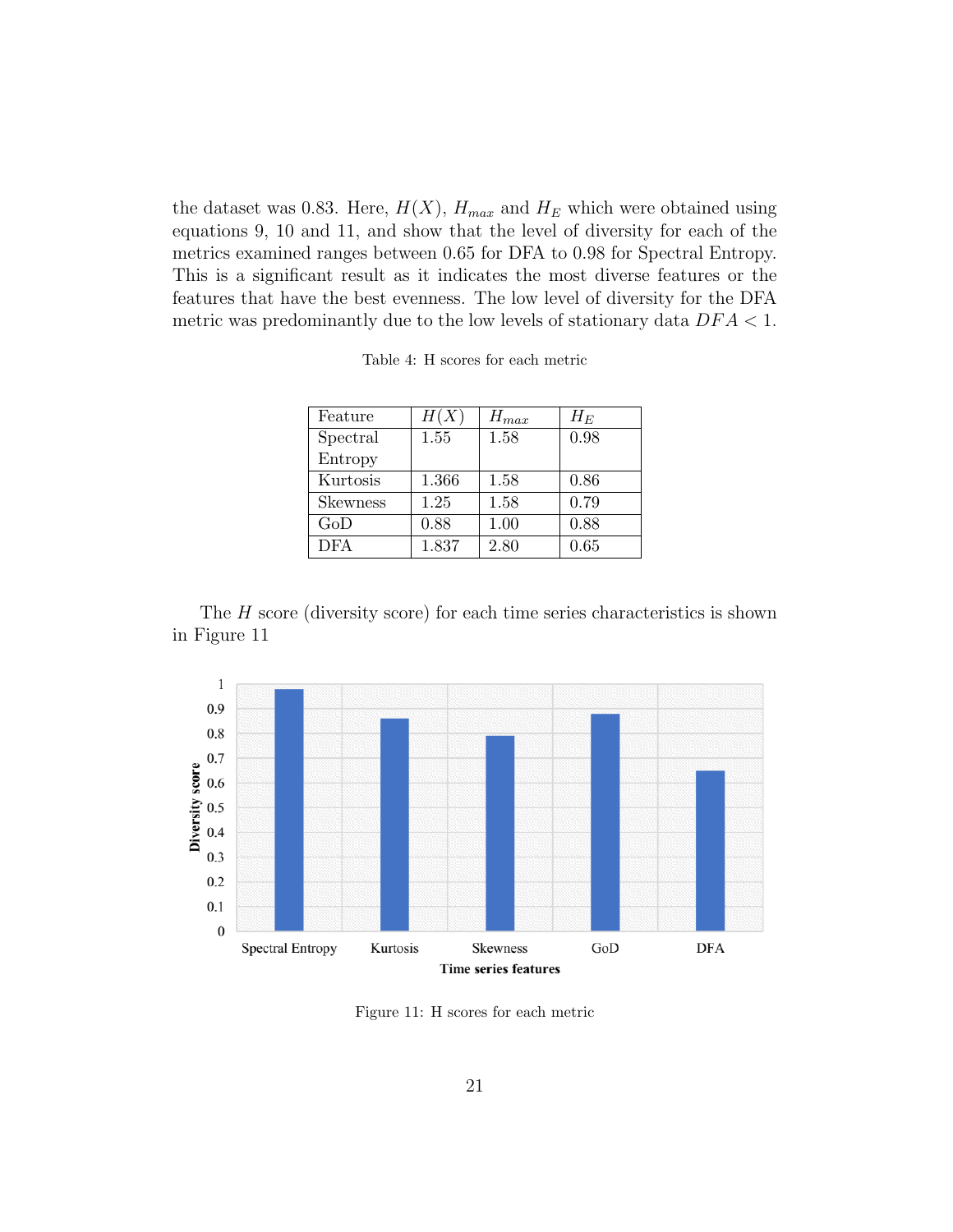# Feature Space Coverage

The feature space for the data is identified as all potential category combinations of the metrics outlined above. For this evaluation, we selected a measure of diversity that reflects the *percentage coverage* of the samples over the potential feature space. Using Table 3, there are: 3 categories for spectral entropy; 3 categories for Kurtosis; 3 categories for Skewness; 2 categories for GoD; and 7 categories for DFA. Thus, there is a total of  $(3 \times 3 \times 3 \times 2 \times 7)$ 378 possible feature combinations, meaning 378 potential categories from our metrics. A full list of all feature combinations is provided in [18].

Figure 12 shows the number of time series where a specific category was represented by our synthetic data. Here, the x-axis represents all 378 possible categories, each using a unique *category id*, and the *y-axis* shows the number of time series that fall under that *category id.* For some categories, it is clear that there are multiple time series in the datasets whereas other categories are absent altogether.



Figure 12: Number of series in each category

# Conclusions

Researchers using time series data are often faced with the problem of insufficient data for the purposes of testing and validating their algorithms. In this work, we presented a methodology for the creation of a large number (53,637) of time series which are now available to the research community [18]. Their construction had an emphasis on diversity and a validation framework to ensure a robust evaluation of the synthetic time series created. Our method comprised 5 well-known time series features and used a multivariate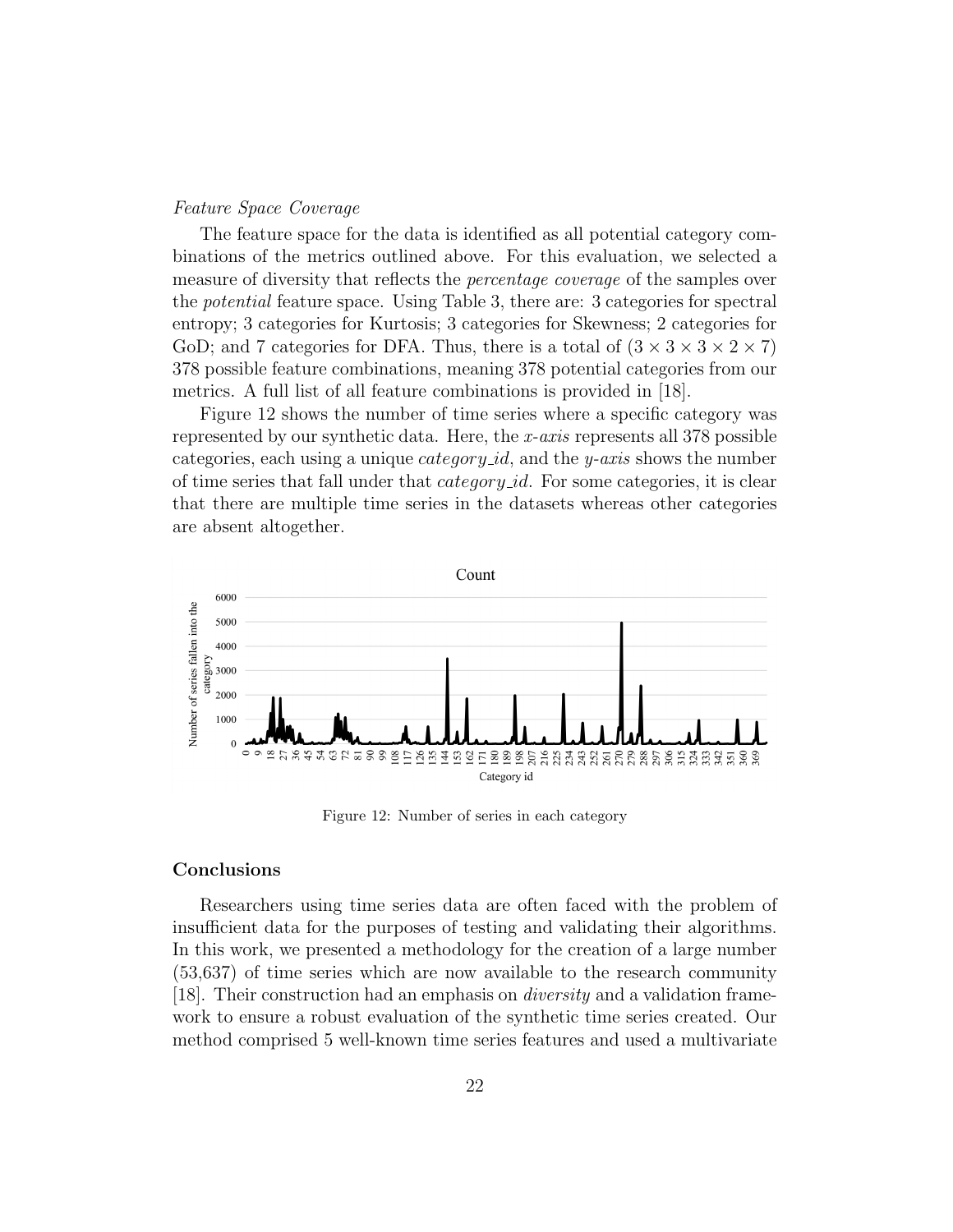entropy measure to examine the diversity of the created time series based on these five features. The experimental results showed that our overall dataset measured diversity at 83.4%, which we believe to be a significant achievement. We have also proposed a new diversity assessment measure called the coverage rate which reflects the coverage of the dataset over the full feature space. The results show that our series exhibit a coverage rate of 72%, which delivers a significant contribution for such a large dataset.

There are some limitations to this research which we feel should be highlighted. Firstly, our paper considers only five features for studying diversity and future research could adopt more time series features into a more advanced study of diversity when building synthetic time series. Additionally, this research constructs only  $50K$  time series and a wider set would be necessary to accommodate the additional features. Secondly, we assume that all features have equal significance, independent of the domain-specific constraints of the problem space. To advance our work, researchers could incorporate an additional customization step for determining the significance of features, applicable to each specific domain.

#### Acknowledgements

This work is supported by Science Foundation Ireland under grant number SFI/12/RC/2289 and by Science Foundation Ireland (SFI) and the Department of Agriculture, Food and Marine on behalf of the Government of Ireland under Grant Number 16/RC/3835.

### Declaration of the conflict of Interest

The authors declare that there are no known competing financial interests or personal relationships which could have appeared to affect the research presented in this paper.

### References

[1] H. I. Fawaz, G. Forestier, J. Weber, L. Idoumghar, P.-A. Muller, Deep learning for time series classification: a review, Data Mining and Knowledge Discovery 33 (2019) 917–963.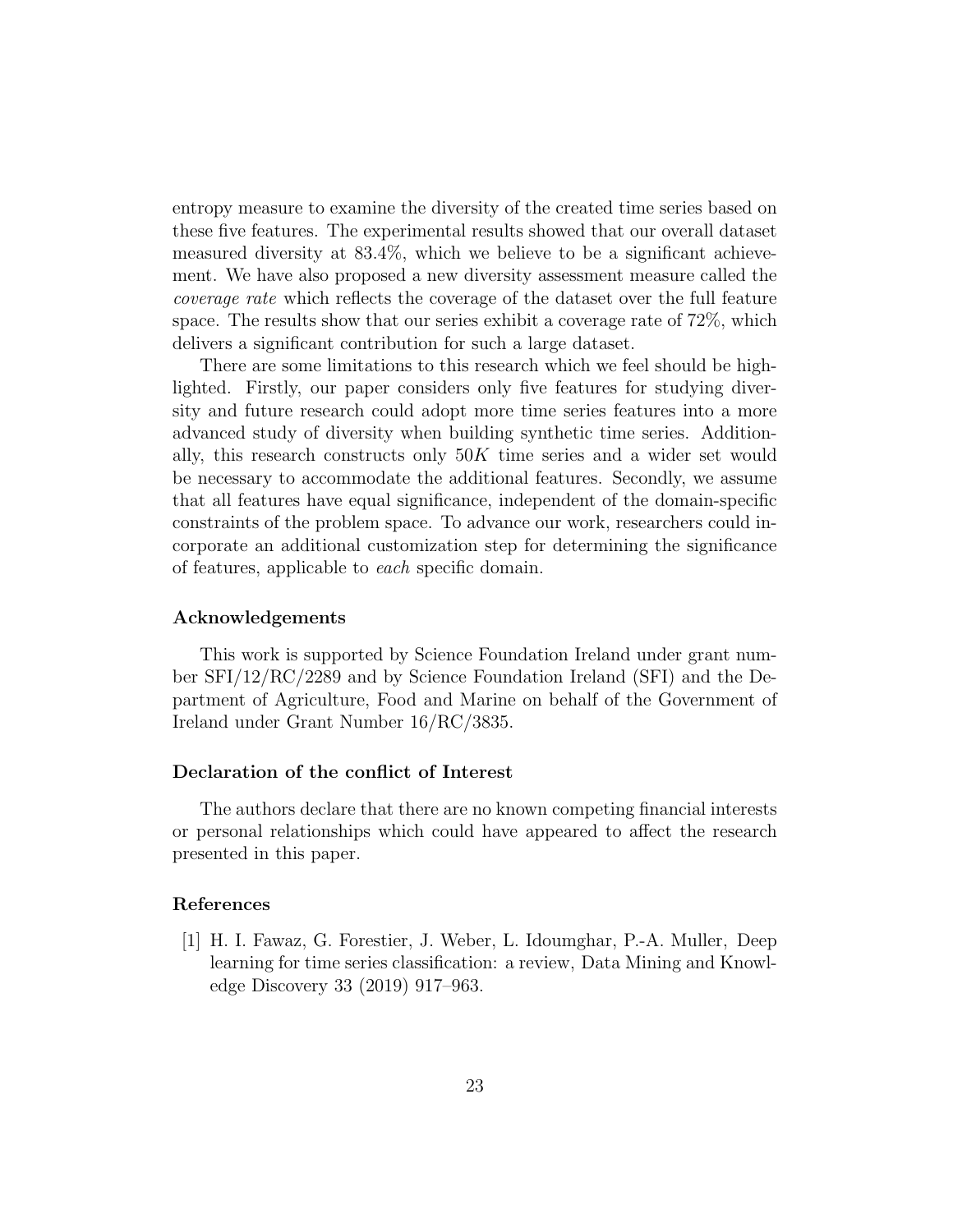- [2] Q. Zhang, J. Wu, H. Yang, Y. Tian, C. Zhang, Unsupervised feature learning from time series., in: IJCAI, New York, USA, 2016, pp. 2322– 2328.
- [3] H. Wang, Q. Zhang, J. Wu, S. Pan, Y. Chen, Time series feature learning with labeled and unlabeled data, Pattern Recognition 89 (2019) 55–66.
- [4] F. Bahrpeyma, M. Roantree, A. McCarren, Multi-resolution forecast aggregation for time series in agri datasets (2017). URL: http://ceur-ws.org/Vol-2086/AICS2017\_paper\_24.pdf.
- [5] H. Hayashi, T. Shibanoki, K. Shima, Y. Kurita, T. Tsuji, A recurrent probabilistic neural network with dimensionality reduction based on time-series discriminant component analysis, IEEE transactions on neural networks and learning systems 26 (2015) 3021–3033.
- [6] S. B. Taieb, R. J. Hyndman, A gradient boosting approach to the kaggle load forecasting competition, International journal of forecasting 30 (2014) 382–394.
- [7] A. Shamshad, M. Bawadi, W. W. Hussin, T. Majid, S. Sanusi, First and second order markov chain models for synthetic generation of wind speed time series, Energy 30 (2005) 693–708.
- [8] M. Small, D. Yu, R. G. Harrison, Surrogate test for pseudoperiodic time series data, Physical Review Letters 87 (2001) 188101.
- [9] M. Roantree, J. Liu, A heuristic approach to selecting views for materialization, Softw. Pract. Exp. 44 (2014) 1157–1179. URL: https://doi.org/10.1002/spe.2192. doi:10.1002/spe.2192.
- [10] X. Wang, K. Smith-Miles, R. Hyndman, Rule induction for forecasting method selection: Meta-learning the characteristics of univariate time series, Neurocomputing 72 (2009) 2581–2594.
- [11] G. E. Box, G. M. Jenkins, G. C. Reinsel, G. M. Ljung, Time series analysis: forecasting and control, John Wiley and Sons, 2015.
- [12] Q. Zhang, J. Wu, P. Zhang, G. Long, C. Zhang, Salient subsequence learning for time series clustering, IEEE transactions on pattern analysis and machine intelligence 41 (2018) 2193–2207.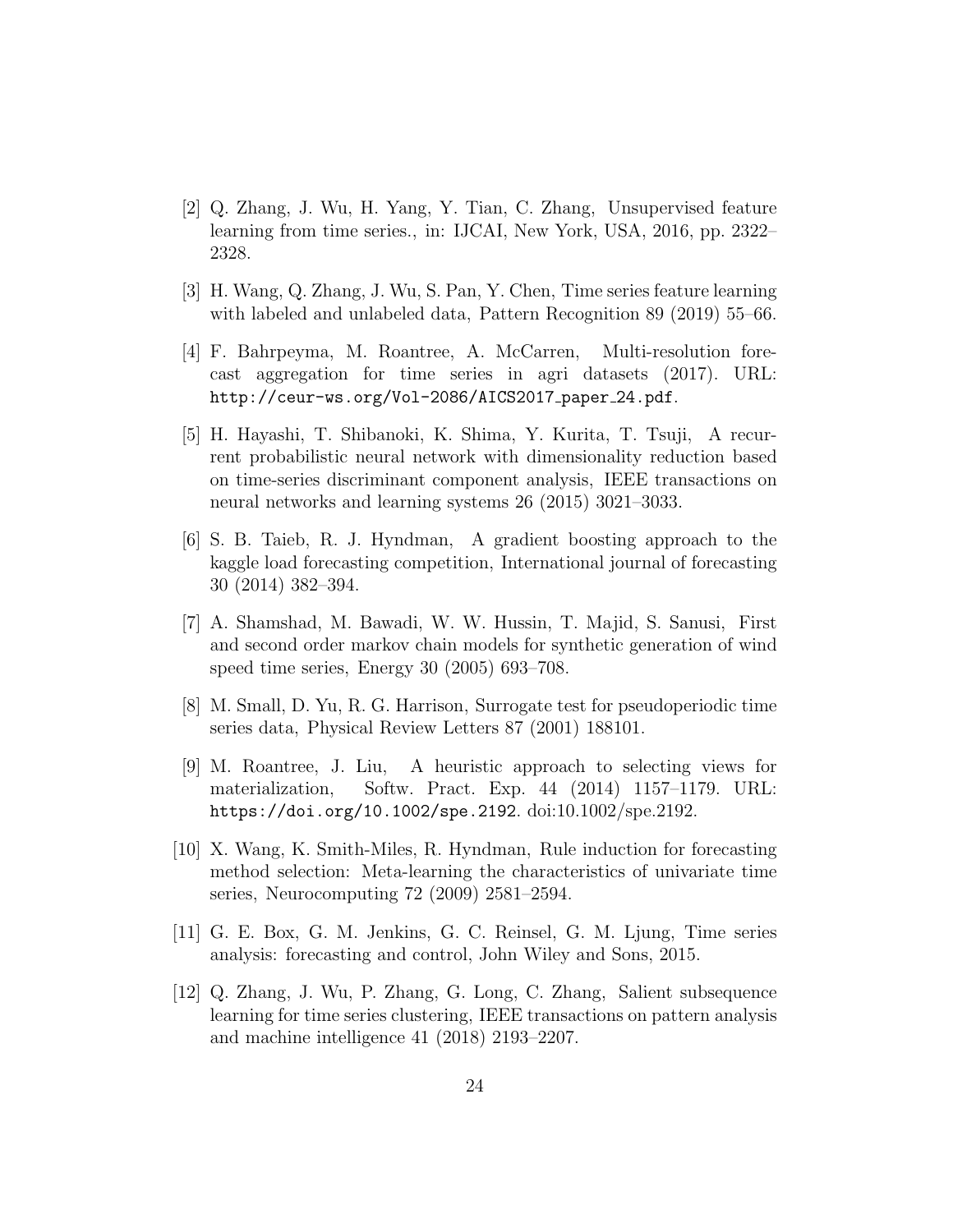- [13] M. Füllsack, M. Kapeller, S. Plakolb, G. Jäger, Training lstm-neural networks on early warning signals of declining cooperation in simulated repeated public good games, MethodsX (2020) 100920.
- [14] A. Efstratiadis, Y. G. Dialynas, S. Kozanis, D. Koutsoyiannis, A multivariate stochastic model for the generation of synthetic time series at multiple time scales reproducing long-term persistence, Environmental Modelling & Software 62 (2014) 139–152.
- [15] Y. Chen, Y. Wang, D. Kirschen, B. Zhang, Model-free renewable scenario generation using generative adversarial networks, IEEE Transactions on Power Systems 33 (2018) 3265–3275.
- [16] A. M. Narasimhamurthy, L. I. Kuncheva, A framework for generating data to simulate changing environments., in: Artificial Intelligence and Applications, 2007, pp. 415–420.
- [17] R. A. Ganjoei, H. Akbarifard, M. Mashinchi, S. A. M. J. Esfandabadi, A method for estimating width bands of variables in economics under uncertainty conditions, MethodsX (2020) 101184.
- [18] F. Bahrpeyma, M. Roantree, P. Cappellari, M. Scriney, A. McCarren, Establishing diversity in synthetic time series for prediction performance evaluation, 2021. URL: https://doi.org/10.5281/zenodo.4455631. doi:10.5281/zenodo.4455631.
- [19] M. Khashei, M. Bijari, G. A. R. Ardali, Improvement of auto-regressive integrated moving average models using fuzzy logic and artificial neural networks (anns), Neurocomputing 72 (2009) 956–967.
- [20] T. Panagiotidis, Testing the assumption of linearity, Economics Bulletin 3 (2002) 1–9.
- [21] Y.-W. Si, J. Yin, Obst-based segmentation approach to financial time series, Engineering Applications of Artificial Intelligence 26 (2013) 2581– 2596.
- [22] Y. Zhang, P. Shang, The complexity–entropy causality plane based on multivariate multiscale distribution entropy of traffic time series, Nonlinear Dynamics 95 (2019) 617–629.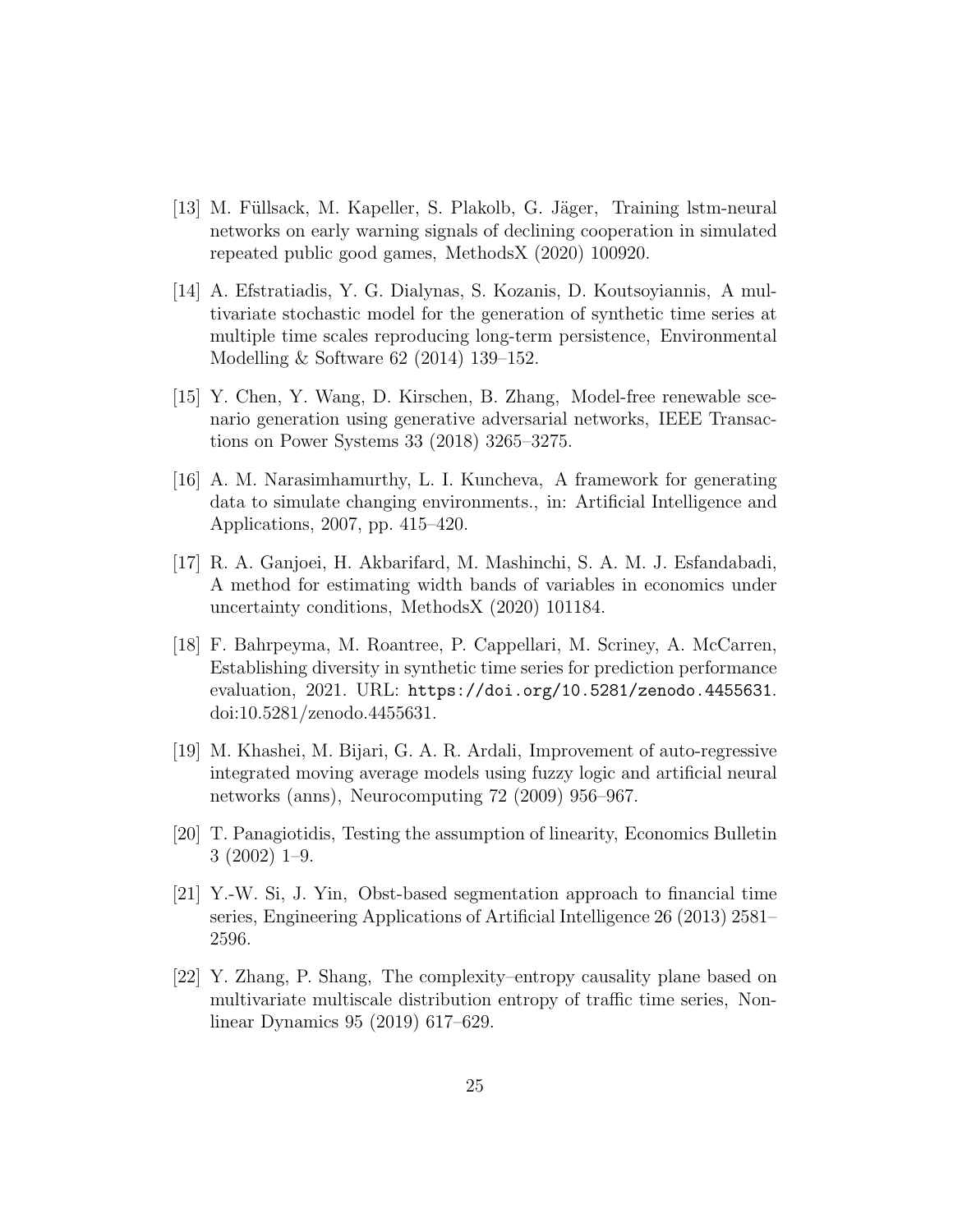- [23] S. J. Taylor, Modelling financial time series, world scientific, 2008.
- [24] H. D. Vinod, J. López-de Lacalle, et al., Maximum entropy bootstrap for time series: the meboot r package, Journal of Statistical Software 29 (2009) 1–19.
- [25] A. Bagnall, A. Bostrom, J. Large, J. Lines, Simulated data experiments for time series classification part 1: accuracy comparison with default settings, arXiv preprint arXiv:1703.09480 (2017).
- [26] L. Kegel, M. Hahmann, W. Lehner, Feature-based comparison and generation of time series, in: Proceedings of the 30th International Conference on Scientific and Statistical Database Management, 2018, pp. 1–12.
- [27] Y. Kang, R. J. Hyndman, F. Li, Gratis: Generating time series with diverse and controllable characteristics, Statistical Analysis and Data Mining: The ASA Data Science Journal 13 (2020) 354–376.
- [28] O. Mogren, C-rnn-gan: Continuous recurrent neural networks with adversarial training, arXiv preprint arXiv:1611.09904 (2016).
- [29] H.-W. Dong, W.-Y. Hsiao, L.-C. Yang, Y.-H. Yang, Musegan: Multitrack sequential generative adversarial networks for symbolic music generation and accompaniment, in: Thirty-Second AAAI Conference on Artificial Intelligence, 2018.
- [30] H. Zhang, T. Xu, H. Li, S. Zhang, X. Wang, X. Huang, D. N. Metaxas, Stackgan++: Realistic image synthesis with stacked generative adversarial networks, IEEE transactions on pattern analysis and machine intelligence 41 (2018) 1947–1962.
- [31] M. Alzantot, S. Chakraborty, M. Srivastava, Sensegen: A deep learning architecture for synthetic sensor data generation, in: 2017 IEEE International Conference on Pervasive Computing and Communications Workshops (PerCom Workshops), IEEE, 2017, pp. 188–193.
- [32] P. J. Brockwell, R. A. Davis, Introduction to time series and forecasting, springer, 2016.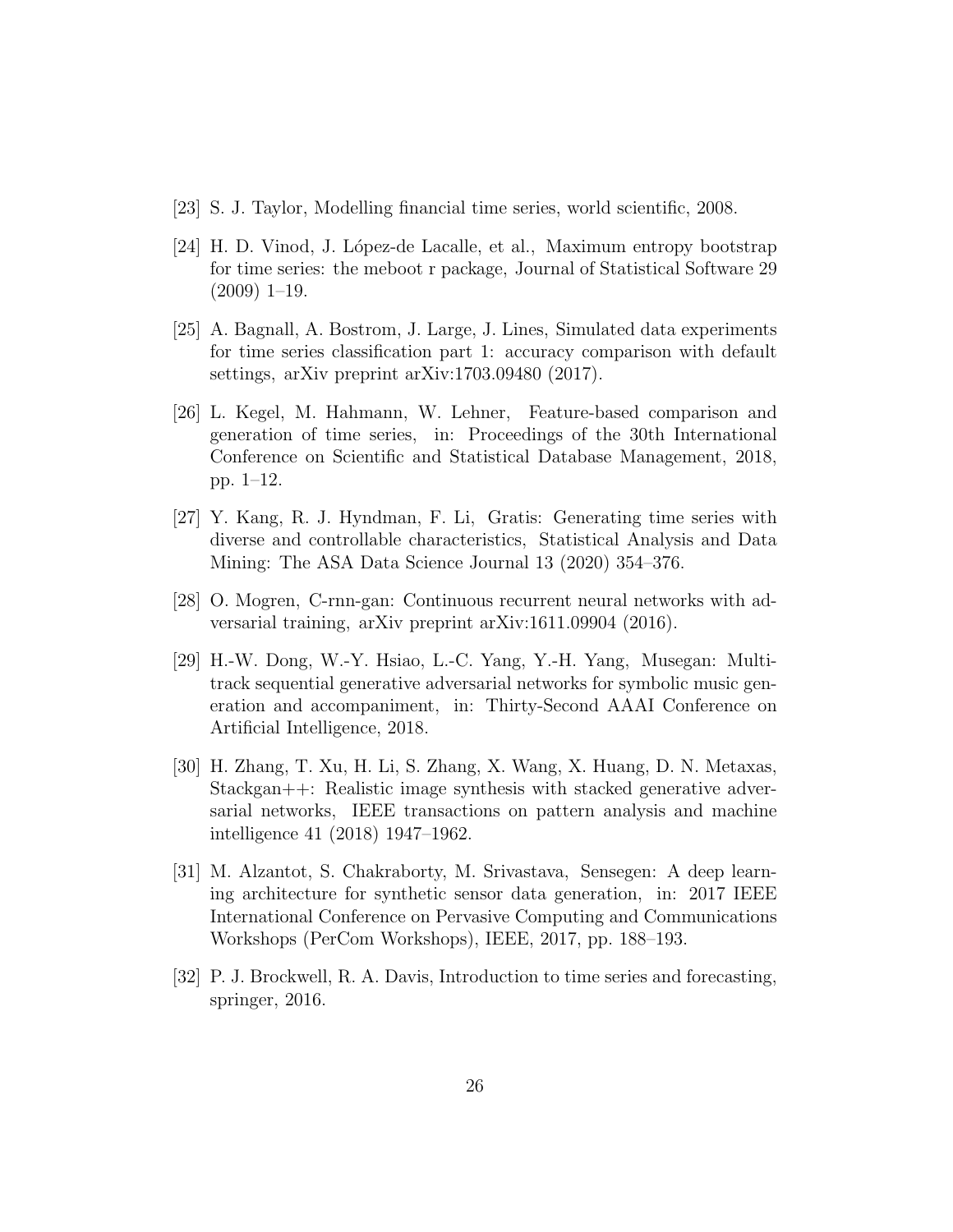- [33] F. Bahrpeyma, Multistep ahead time series prediction, Ph.D. thesis, Dublin City University, 2021.
- [34] P. Doukhan, G. Oppenheim, M. Taqqu, Theory and applications of longrange dependence, Springer Science & Business Media, 2002.
- [35] M. Theodosiou, Disaggregation & aggregation of time series components: A hybrid forecasting approach using generalized regression neural networks and the theta method, Neurocomputing 74 (2011) 896–905.
- [36] M. Fernández-Martínez, J. L. G. Guirao, M. A. Sánchez-Granero, J. E. T. Segovia, Fractal Dimension for Fractal Structures: With Applications to Finance, volume 19, Springer, 2019.
- [37] M. Tarnopolski, On the relationship between the hurst exponent, the ratio of the mean square successive difference to the variance, and the number of turning points, Physica A: Statistical Mechanics and its Applications 461 (2016) 662–673.
- [38] J. Beran, Statistics for long-memory processes, Routledge, 2017.
- [39] G. P. Zhang, M. Qi, Neural network forecasting for seasonal and trend time series, European journal of operational research 160 (2005) 501– 514.
- [40] R. Hyndman, The interaction between trend and seasonality, International Journal of Forecasting 20 (2004) 561–563.
- [41] H. E. Hurst, Long term storage capacity of reservoirs, ASCE Transactions 116 (1951) 770–808.
- [42] S. Hergarten, Self organized criticality in earth systems, Springer, 2002.
- [43] J. Sethna, Statistical mechanics: entropy, order parameters, and complexity, volume 14, Oxford University Press, 2006.
- [44] J. S. Richman, D. E. Lake, J. R. Moorman, Sample entropy, in: Methods in enzymology, volume 384, Elsevier, 2004, pp. 172–184.
- [45] D. Ruppert, Statistics and finance: An introduction, Springer, 2014.